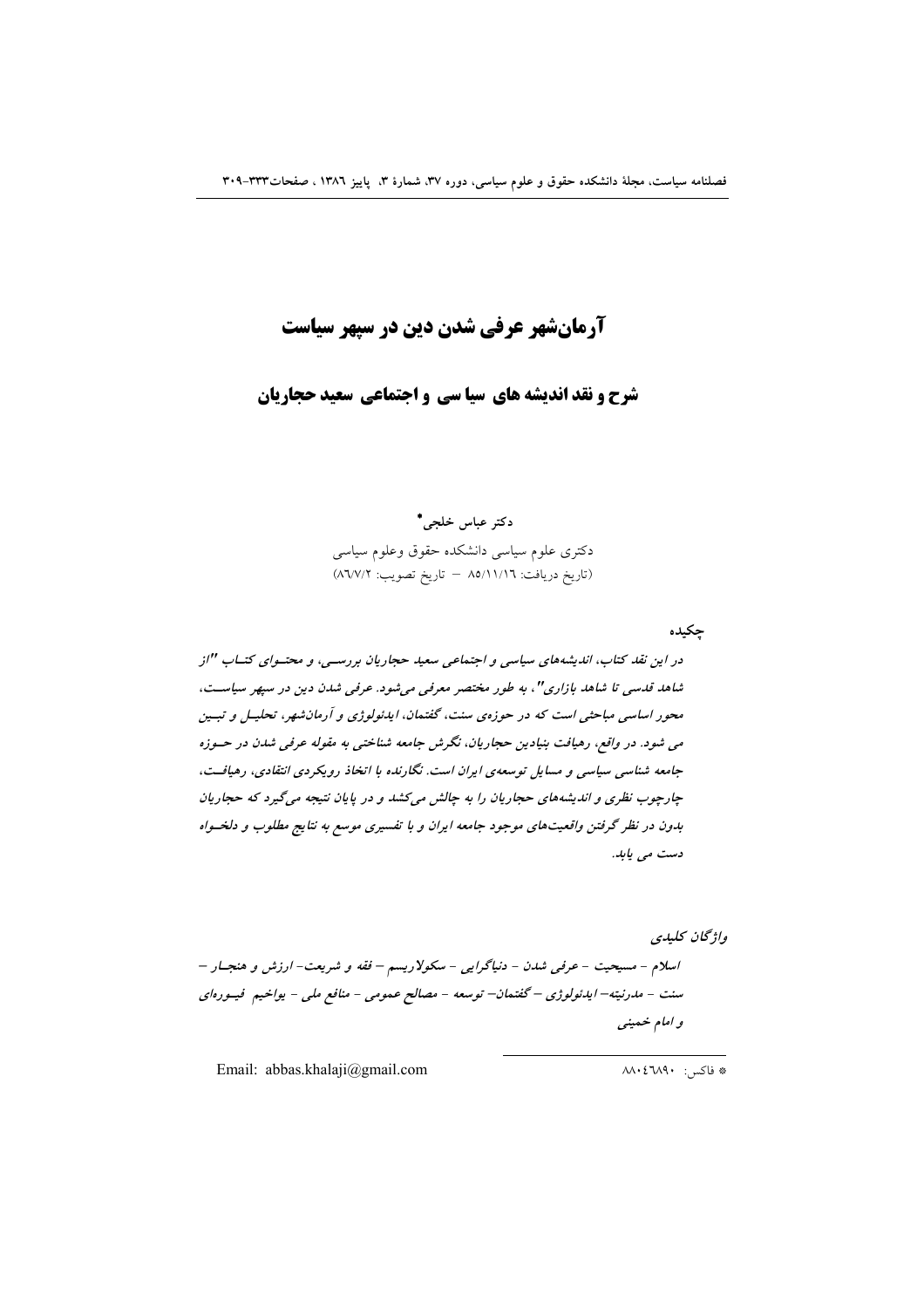#### ١ مقدمه

چــاپ و نـــشرأثار ســعيد حجاريـــان، تــاثيرات مهـــم نظــري و علمـــي بــر گفتمــان اصلاح طلبی و نیروهای سیاسی اصلاح طلب در ایران نهاده است. وی با اتخاذ رویکردی تحلیلی و رهیافتی نظریه پردازانه در حوزهی مطالعات «جامعهشناسبی سیاسبی ایـران» و «مسایل توسعه ایران»، آثار قابل تاملی خلق کرده و چـالشها و نقـدهای فراوانـی را برانگیخته است. بنابراین، در راستای تحلیل و تبیین مسایل توسعه ایـران، شــرح و نقــد اندیشه سیاسی و اجتماعی حجاریـان از اهمیـت زیـادی برخـوردار اسـت. در واقـع، حجاریان با اهتمام به بررسی و تحلیل جامعهشناختی مسایل ایران و نگارش آثــار قابــل توجه در این حوزه، بررسی انتقادی اندیشه سیاسی و اجتماعی خود را ضروری سـاخته است. این نقد با تاکید بر یکی از مهمترین آثار او – که با مضمون اساسی عرفی شـدن دین، بخش عمدهای از اندیشههای وی را در بر می گیرد- و با اتخاذ رهیافت انتقادی آرای سیاسی و اجتماعی سعید حجاریان را به بوته نقد علمی نهاده و به چالش کـشیده است.

کتاب *از شاهد قدسی تا شاهد بازاری <sup>۱</sup>* که عنوان فرعیاش، یعنی عرفی *شدن دی*ـن در سپهر سیاست، بیانگر محتوای آن است، حاصل گردآوری مجموعه مقالههایی است که حج*اریان در حلقه سروش یا همان حلق*هی کیـان ارایـه داده و در ماهنامـهی *کیـان* منتشر ساخته است. عرفی شدن به مثابه بند تسبیح سست و ضعیفی است که مقالههای مذکور را به هم پیوند میزند. به نظـر مـیرسـد، عرفـی شــدن، أرمــانشــهر سیاســی و اجتماعی حجاریان است؛ به گونهای که تمام تلاش نظری و کوشش عملـی (سیاسـی) وی در راستای تحقق این اَرمان شهر مصروف گشت؛ بدون اَن که پیامد مطلوبی بـرای وی و هم فکرانش در برداشته باشد.

<sup>&</sup>lt;sup>1</sup> . سعید حجاریان، ۱۳۸۰*، از شاهد قدسی تا شاهد بازاری، عر*فی شــدن دیــن در ســپهر سیاســت، چــاپ دوم، تهران: طرح نو، ٣٥٤ صفحه.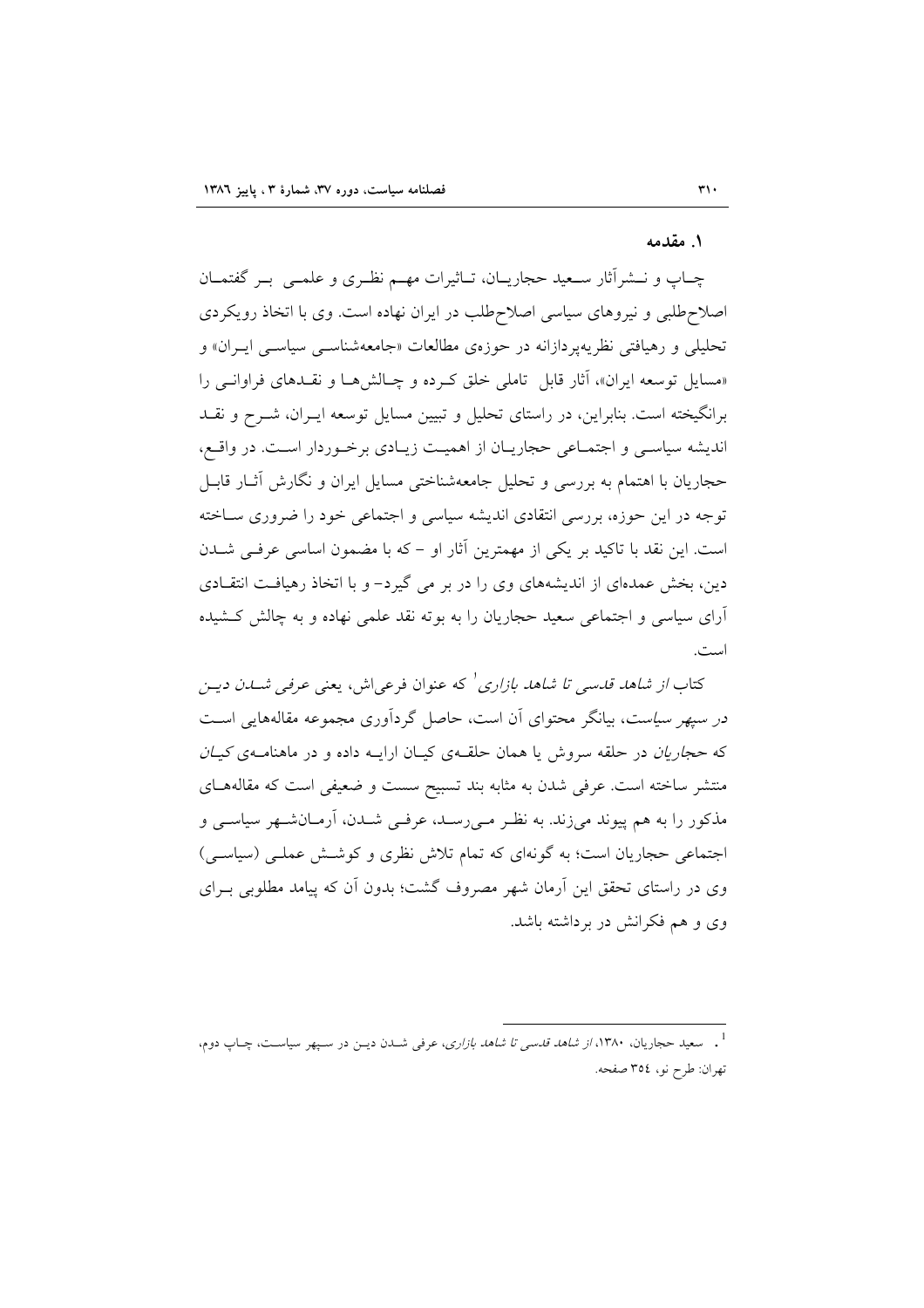۲.اندیشههای سیاسی و اجتماعی حجاریان

حجاریان مجموعه مقالههای خود را در چهار بخش سـاماندهی کـرده و آنهـا را بـا ریسمان عرفی شدن به هم پیوند زده است. وی در بخش عرفی شدن سنتها، فراینـد عرفی شدن شریعت مسیح را تحلیل و تبیین نموده و با استفاده از مـدل عرفـی شـدن شریعت مسیحی، به سوی فرایند عرفی شدن فقه ً شیعی گذر میکند. در این راسـتا، بـر این ایده پای میفشارد که خروج از حریم قدسی و عبور به عرصه عمومی، همــواره بــا نوعی فرسایش ارزش۵ای قدسی ملازمت دارد که با صـفاتی چـون اسـطورهزدایــی و افسونزدایی توصیف می شود. در مقاله بعدی، *امام خمینی (ر*ه) فقیه دوران گذار از فقـه جواهری به فقه مصلحت معرفی میگردد و بهگونهای تلویحی با *یواخیم فیـورهای،* بــه عنوان فقيه دوران گذار مسيحيت به مدرنيتــه، تــشبيه و مقايــسه مــي شــود. از نظـر وي، فلاسفهی دوران گذار با پایی در سنت و با پایی در مدرنیته، گذار سـنت بـه مدرنیتـه را تسریع و تسهیل میکنند. در این میان، پدیدهی عرفی شدن، به همراه صنعتی شدن، رشد شهرنشینی، عقلانیت، و دیـوانسـالاری، شـاخص هـای اصـلی تجـدد را تــشکیل مي دهند و بيانگر انتقال از ساحت قدسي و لاهوتي، به ساحت عرفي و ناسوتي هستند. در فرایند شکل گیری حوزهی عمومی و تمایز آن از حوزهی خصوصی، دولت به ســوی حوزهی عمومی گذر کرد و دین در حوزهی خصوصی جای گرفت. بنـابراین، یکـی از معانی سکولاریزاسیون، تفکیک نهاد دین از نهاد دولت و معنای دیگر آن، دنیــوی شــدن امور و ارزشهای قدسی است. دنیوی شدن محصول روند بـازاری شـدن اسـت؛ زیـرا بازار امور را عرفی و دنیوی میکند و هنگامی که ارزشهای دینــی و قدســی در عــرف عام بازار قرار میگیرند، به هنجار اجتماعی تبدیل می شوند.

حجاریان در بخش عرفی شدن ایدئولوژیها، نظریه «فربهتر از ایدئولوژی» *سـروش* را به چالش کشیده و برخلاف او بر این باور است که ایدئولوژیک شدن دیـن نــه تنهـا ممکن، بلکه مطلوب است. او مقالهی«دین عصری در عـصر ایــدئولوژی» را نیـز بـرای پاسخ به سروش فراهم أورده است. در بخش عرفی شدن گفتمانها، ابتدا گفتمان ترقـی در اندیشه روشنفکران دینی بررسی شده و ســه گفتمـان تعـالمی، تکامــل و توســعه از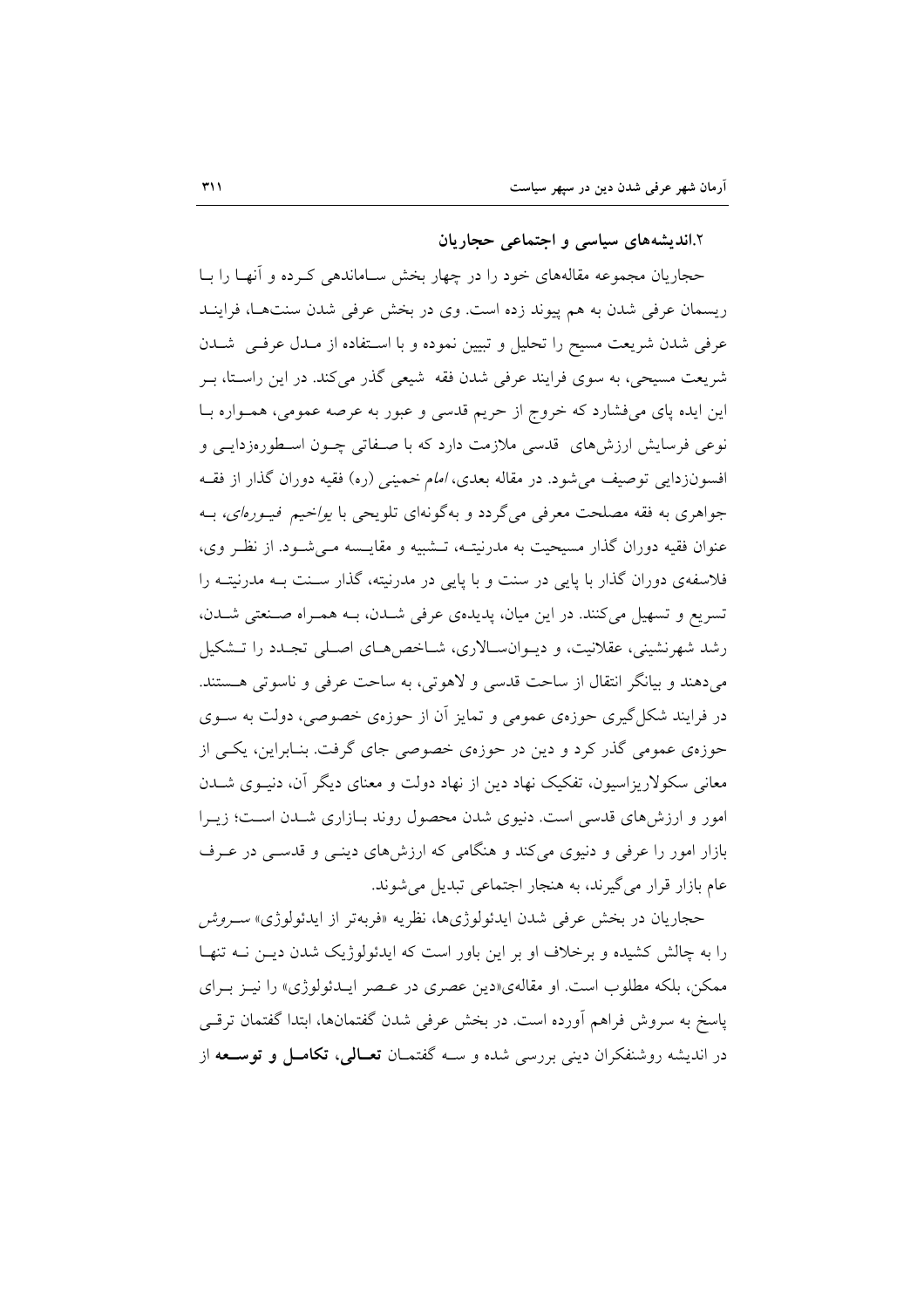يكديگر متمايز شدهاند. اين سه گفتمان، به ترتيب قرائت عرفاني، برداشت ايدئولوژيک، و خوانش عرفي، عصري و علمي از دين معرفي مي گردند. «گونهشناسي جريـانهـاي روشنفکری در ایران»، «فرهنگ عاشورا و تفسیر عصری آن»، «انقلاب اسلامی بـه مثابـه مدرنيت عليه مدرنيزاسيون»، «توسعه، عدالت و اسلام» و ... ساير مقالـههـاي كتـاب را تشکیل می دهند.

مقاله «توسعه، عدالت و اسلام»، مسالهي تقدم عدالت بر توسعه يا تقدم توسـعه بـر عدالت را بررسی می کند. در این رابطه، حجاریان سه خوانش متفاوت دینبی را معرفی می کند: ١. قرابت اجماع فقها با اقتصاد کلاسیک با تاکید بر مصالح فردی؛ ٢. بهرهگیری از فقـه و اجتهـاد يويـا بـراي عـدالت اجتمـاعي متناسـب بـا شـرايط زمـان و مكـان؛ ۳. دولتگرایی که مصالح نظام اسلامی را در اولویت قرار میدهد.

در مقاله بعد، مساله «مشروعیت» به عنوان پایه قوام و مایه دوام هر نظام سـیا سـی تلقی شده و مشروعیت و کارآمدی، دو شرط اصلی بقای هر حکومتی معرفی می شوند. به نظر حجاریان، قهر و غلبه، سنت، فره و عقلانیت، منبـع و منـشاء مـشروعیت اسـت. دولت با توسل به منابع مختلف قدرت، مشروعیت مرکب کسب نموده و پایه اجتمـاعی خود را گسترش میدهد. بحران مشروعیت به معنای خاص در جوامع در حـال گـذار رخ میدهد. اما به معنای عام در برخی جوامع سنتی، انتقالی و مدرن صنعتی نیـز اتفـاق می|فتد. وی به اعتبار این که اینک زندگی سیاسی عرفی شده و انفکاک ساختاری میـان دین و دولت، مشروعیت را از منابع شرعی و الهی بـه منـابع عرفـی تغییـر داده اسـت، توصیه میکند که واژهی validity یا اعتبار، جایگزین واژهی legitimacy شود. این واژه، از پیشینه تاریخی خاصی برخوردار است. مبنایش عرف و هنجـار بـشری اسـت. ولـی مبنای مشروعیت در فرهنگ اسلامی، قدسی و الهی است.

## ۳. مفروضههای اساسی در اندیشهی حجاریان

پس از شرح مختصر آراء و اندیشههای حجاریان، اینک می توان مضامین آثـار وی و مفروضههای بنیادین در تفکر او را استنباط نمود و برشمرد. اگـر بتــوان محتــوای آثــار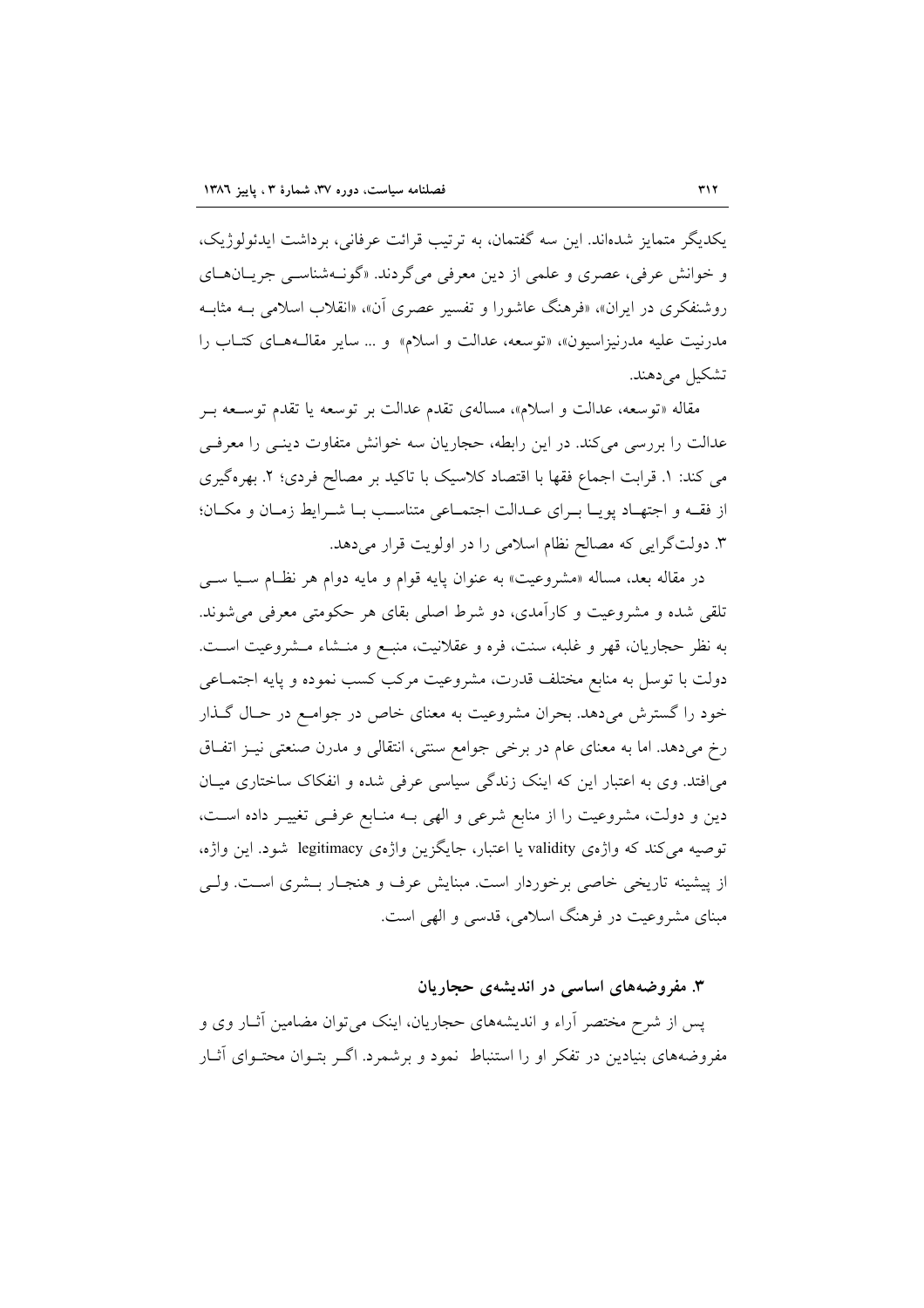حجاریان را در حوزوی مسایل توسعه ایران، در یک مضمون اساسی خلاصــه کــرد، آن مقوله، «عرفي شدن» است كه حجاريان أن را به چهار بخش سـنتهـا، ايـدئولوژيهـا، گفتمانها، یو توپیاها (یعنی ناکجا آبادها و آرمان شهرها) تقسیم نموده که مورد اخیـر را در آینده در قالب اثر مستقلی منتشر خواهد ساخت. مفروضههای اساسی دیگر او را بـه ترتيب زير مي توان استنباط نمود و معرفي كرد:

۱) تقدم عمـل بـر انديــشه بــا توجــه بــه تاكيــد وي بــر چــارچوب نظـري و روش جامعەشناختى.

۲) فلسفه تاریخ تکاملی یا نگرش خطی و تکاملی به تاریخ؛ بهگونهای کـه تجـدد و تمدن امري تک خطي تلقي مي شود.

۳) معرفی نمونه و الگوی واحد از تجدد غربی، بهگونهای که مدرنیته غرب، الگوی ناب (Ideal type) تجدد تلقی می گردد.

٤) غیرقابل اجتناب بودن تجدد و خیزش قطعی آن از دامن سنت که نقادی سنت به منظور بیرون کشیدن مفاهیم جدید را ضروری می سازد.

٥) رويكرد تاريخي به دين و اعم دانستن آن از سنتها، گفتمانها، ايــدئولوژيهــا و أرمانشهرها؛ زیرا این چهار مقولـه، بــه عنــوان اجــزاء تــاریخی دیــن مفــروض گرفتــه می شوند.

٦) تلقی اَرمانشهری از پدیدهی عرفی شدن دین؛ زیرا جوهر اساسی تجـدد عرفـی شدن دین در سیهر سیا ست است. عرفی شـدن یکـی از مهـمتـرین تجلیـات مدرنیتـه مي باشد و گوهر مدرنيته نيز خرد نقاد به شمار مي رود.

۷) طبیعی دانستن فرایند عرفی شدن همه دستگاههای نظری جـزمگرایانــه: دیــن، سنت، ايدئولوژي، گفتمان و ...

۸) لزوم هماهنگی و همراهی فکری و عملی با الزامات و مقتضیات شرایط تــاریخی هر عصر و دورهي تاريخي.

۹) طبیعی، ضروری و مطلوب دانستن فراینـد ایــدئولوژیک شــدن دیــن، بــه عنــوان مرحلهای از عرفی شدن دین که می توان آن را نگاه ابزاری به دین ارزیابی کرد. زیرا بــه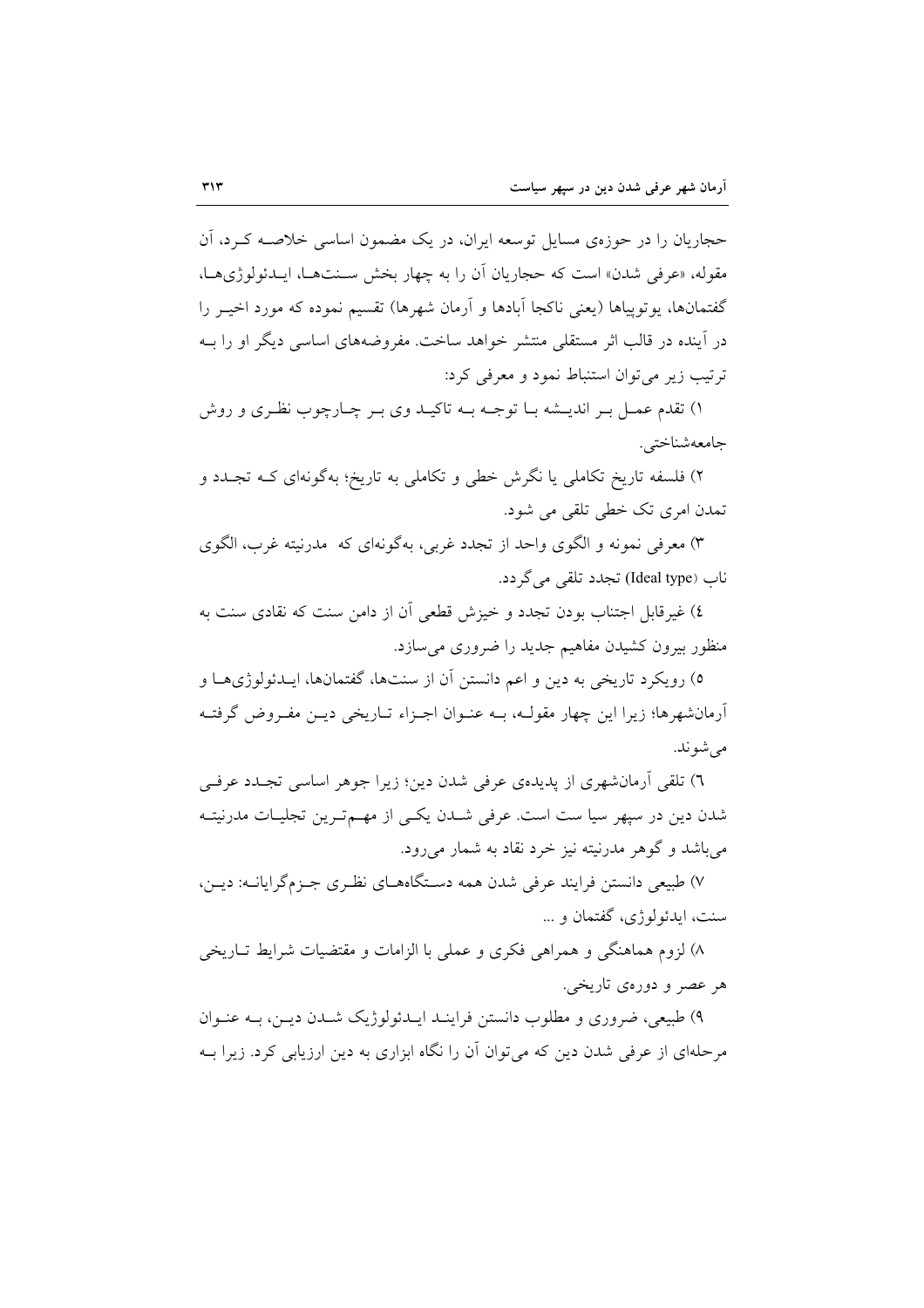نظر وی، کارکردهای نظری و عملی فرایند ایدئولوژیکسازی دین در کشورهای توسعه نیافته که مرحله گذار را پشت سر می نهند، مهم است.

۱۰) مقایسه و تشبیه فرایند عرفی شدن دین مسیح در سدههای میانه با عرفی شــدن دین اسلام در سدهی بیستم.

۱۱) تلقی و برداشت مشابه از سنت غربی با سنت شرقی و نتیجهگیــری مطلــوب از فرایند عرفی شدن دین مسیح در غرب که منجر به تولد تجدد و مدرنیته شـد و تعمـیم اّن به سنت شرقی بهگونهای که پیامد عرفی شدن دین اسلام نیز تجددگرایی است.

۱۲) مقایسه و تشبیه *امام خمینی با یواخیم فیورهای*؛ فیورهای به عنـوان فقیــه دوران گذار مسیحیت و امام خمینی به مثابه فقیه دوران گذار مذهب شیعه.

١٣) استنباط وجود استعداد عرفي شدن شريعت در چارچوب نظريه ولايت فقيه بـا توجه به پیوند دستگاه فقاهت و دستگاه دولت در این نظریه که مهمترین کـانون عرفــی کننده دین تلقی میشود.

١٤) اصالت پلورالیسم و تکثرگرایی در عرصههای سیاسی، اجتماعی و قرائـتهـای گوناگون دينې.

۱۵) باور به وجود هسته عقلانی در ادیان که تنها در چالش دین با مدرنیته آشکار و هو يدا مي شو د.

٤. نقد وارزيابي انديشەي سياسى حجاريان

کتاب *حجاریان* از دریچهی عرفی شدن به مسایل توسعه پایدار در ایران می نگرد. بر همین اساس، با استناد به مطالب آن کـه شــاخص دیــدگاههــای نویــسنده در حــوزهی جامعهشناسي سياسي ايران، جامعهشناسي توسعه و مسايل توسعه ايران تلقى مى گردد، آرای سیاسی و اندیشههای اجتماعی وی به بوته نقد نهاده میشود. هدف از این نقادی، بازکاوی زوایای مختلف تفکر این پژوهشگر مسایل توسعه ایـران مـیباشــد تـا از ایــن رهگذر، دریچهای نو به مسایل توسعه ایـران، بــهویــژه دوران پــس از انقــلاب اســلامی گشوده شود. بدیهی است، یکی از مهمترین و اساسی ترین مسایل کنونی ایران مقولـهی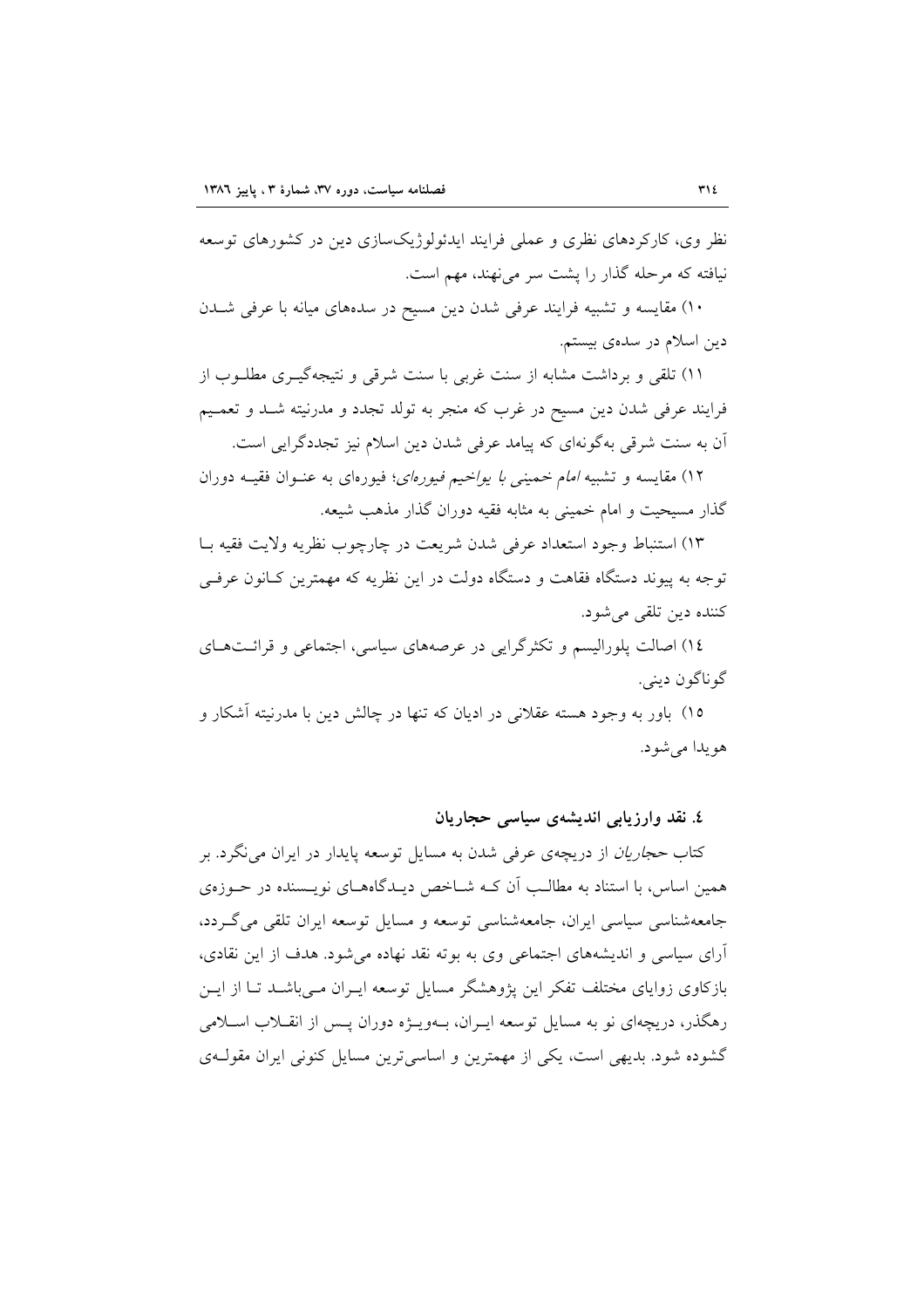«عرفي» شدن است كه حجاريان به أن مـيLيـردازد. نخـست سـخن را از عنـوان كتـاب حجاریان می آغازیم ـ که بیانگر مضمون اصلی اثر است ـ و ما را در انتخاب عنوان ایــن مقاله یاری رسانده است. سیس مضامین و مفروضههای اساسی مطالب ایــن اثــر را کــه پایههای نظری و بنیادهای فکری *حجاریان محسوب می شوند*، بـه بوتـه نقـد و محـک آزمون مي نھيم.

عنوان اصلی کتاب، یعنی از شا*هد قدسی تا شاهد بازاری* ،پک اصطلاح ادببی و عرفاني است و بنابراين، واژهاي غير تخصصي و غيرفني در حـوزه علـم سياسـت تلقـي می شود و در حوزه جامعهشناسی سیا سی و مسایل توسعه ایران نیز کباربرد نـدارد. بـه عبارت دیگر، با توجه به مطالب ص ص۱۳–۱۲ کتاب، عنوان اصلی اثر بیانگر مفهـوم و محتوای کتاب از یکسو و عنوان فرعی کتاب، یعنی عرفی شدن دین در سپهر سیاست، از سوی دیگر نمیباشد. در واقع، عنوان فرعی یک عنوان فنی و کاملاً تخصصی است و عنوان اصلی را بیشتر می توان یک عنوان تجاری و ژورنالیستی تلقی کرد. از این رو، هیچ تناسبي ميان اين دو عنوان وجود ندارد. زيرا در عنوان اصـلي، اعتبـار قدسـي بــه رغــم بازاری شدن حفظ می گردد؛ در حالی که در عنوان فرعی، اعتبار عرفـی شـدن محفـوظ میماند و قدسیت به کناری نهاده می شود. به طور کلی به نظر می رسد، تعـارض میـان عنوان اصلی و عنوان فرعی کتاب، ناشی از ضعف گفتمان روشنفکری در ایران یا همان عدم توانایی اندیشهورزی و نظریه پردازی واقع گرایانه و غلتیدن بـه بـستر اندیـشههـای ايدهآليستي، آرمانگرايانه، رويايي و خيال، دازنه است. به عبارت دقيقتر، ايـن ضـعف ناشی از خوانش ایرانی از متون تخصصی غرب است که به صورت ترجمـهی لفـظ بـه لفظ ادبیات غیربومی صورت می گیرد و تنها روکشی از الفاظ و ادبیات فارسی بـر روی اّن کشیده می شود. بدیهی است، این ناتوانی بر قرائت اَثار و متون غربی نیز تاثیر منفـی می گذارد و تنها صورتی از آن را به خواننده فارسی ارایه میدهد، بـدون آن کــه از روح آن چیزی منتقل شده باشد. این معضل تاریخی همواره روشنفکران ایرانی را رنـج داده و آزرده است. به نظر می رسـد، در هنگامــه ناكــامی گفتمــان اصــلاحطلبــی كــه جريــان روشنفکری در ایران، سر در گریبان تفکر برده است، فرصت مناسبی برای برون رفت از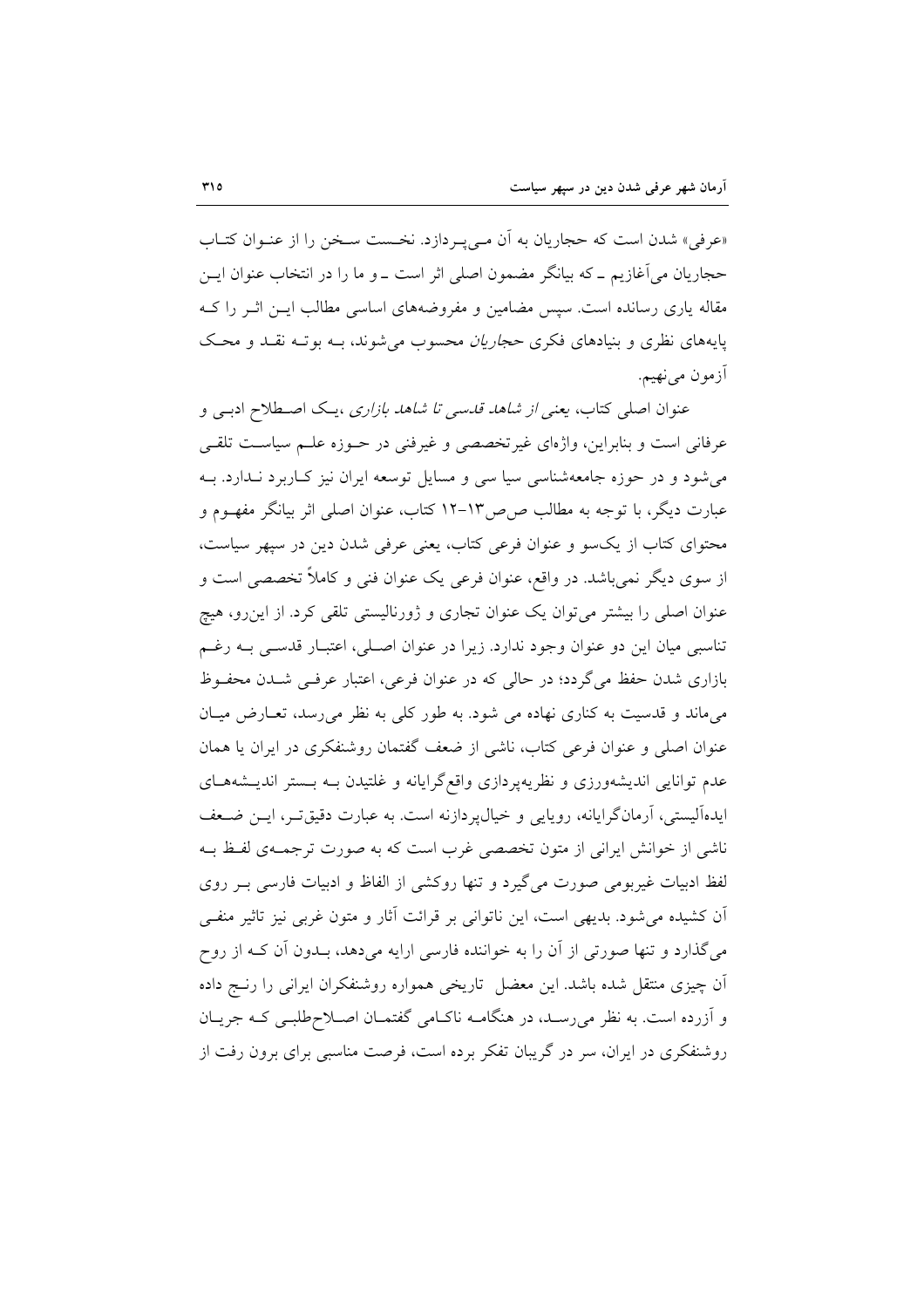این بحران حاصل شده باشد. جریـان روشـنفکری در ایـن زمانــه بازاندیــشی، بایــستی تمهیدات نظری و عملی لازم برای یافتن راه حل این پارادوکسها را بیندیشد.

حج*اریان عن*وان اصلی کتاب خویش را از اشعار *خواجه حـافظ شـیرازی* وام گرفتـه است. آیا می توان میان اندیشه حافظ و آرای *سیاسی و اجتماعی حجاریان* تناسبی برقرار کرد؟ به طور کلی، درباره تفسیر اشعار حافظ اختلاف نظر بــسیاری وجــود دارد و ایــن ناشی از ابهامهای فراوان در باره شخصیت اوست. برخی او را عارفی رند، برخی وی را شاعري بي همتا، برخي او را فيلسوفي عميق و ژرفانــديش، برخــي او را يــک متفکــر اجتماعي، و بالاخره برخي او را فردي لاابالي و باده نوش معرفي كردهاند. صرف نظر از این اختلاف آراء ـ که شاید هیچگاه به نتیجه قابل توافقی نینجامد ـ صرفا مـیتـوان وی را کاملاً انسان و نه انسان کامل تلقی کرد که به مشابه هر انسان دیگری مـی|ندیــشید و عمل می کرد. به قول حافظ شناس مشهور، استاد *بهاالدین خرمشاهی* «حـافظ بــه جــای آنكه انسان كامل باشد كاملاً انسان بوده است.» (خرمشاهي، ١٣٦٨، ٢) بــا ايـــن حــال، حــافظ ویژگی های منحصر به فردی دارد که او را از سایر شاعران تاریخ ادبیـات ایـران متمـایز مے ساز د:

نخست، زندگی حافظ پر از ابهـام و اشـعاری وی پـر از ایهـام اسـت. اصـلاً اخبـار درستی از وضعیت زنـدگی او در دسـت نیـست تـا بتـوان بـه قرائـت قابـل قبـولی از اندیشههای وی رسید. همین عامل باعث شخصیت و دیـوان پـر راز و رمـز وی شـده است که هر کس به فراخور فهم خود از آن بهره می جوید وآن را تفسیر می کند.

دوم، زبان و بيان حافظ نيز چند بعدي، چندوجهي و چندگانه است. اين زبان و بيان قدرت تحمل معانی مختلفی را دارد و هر کس به فراخور نیازهای خود می تواند، معانی مختلفی را بر آن بار کند. احتمالاً حافظ این توانایی را از قرآن گرفته است کـه قــدرت تحمل وجوه متفاوت، معانی مختلف و تفاسیری گاه متمایزی را بـه همـراه دارد. آیــات قرآن یارای تحمل معانی و تعابیر مختلفی را داشته و دارنــد و ایــن در تفاســیر مختلــف یانزده سده اخیر مشاهده می شود. شاید به همین خاطر است که تنهـا بـه دیـوان حـافظ تفاًل مي زنند واو را لسانالغيب مـي شــمارند. درحـالي كــه ديــوان هــيچ شــاعر توانــاي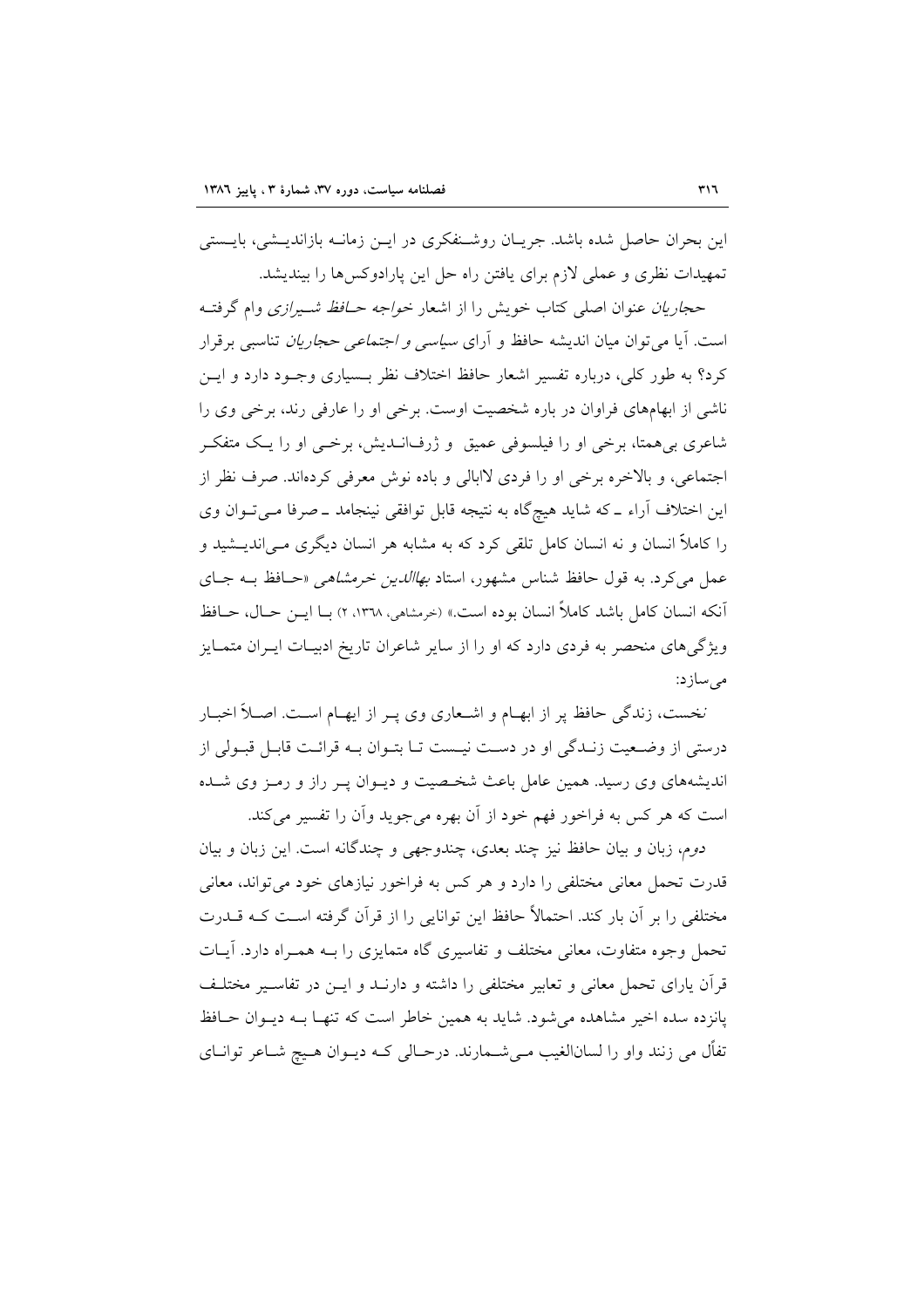دیگری، پارای برابری با دیوان حافظ را ندارد و کسی نیز برای دریافت مطلوب خود به آنها متوسل نمي گردد.

سوم، به نظر می رسد، ویژگی اساسی ابیات حافظ در همین ایهام نهفته است کــه بــه غزلیات او وجوه مختلفی می بخشد و گاه چند معنا، مفهــوم و منظــور متفــاوت را از أن می توان بیرون کشید. مانند بیت

بنگر این شوخی که چون با خلق صنعت می کنم حافظم در مجلسی دردی کشی در محفلی  $(507)$  (غزل)

ح*افظ،* حافظه تاریخی ملت ایران تلقی می شود و نامش همواره در ذهن و زبان همه فارسی زبانان ماندگار و پایدار است. او حکیمی متفکر و تفکر برانگیز است. فرزانــهای كه داراي انديشههاي ژرف عرفاني، فلسفى و احساس و عواطف عميــق انــساني اســت. زيرا بهترين سخن و حكمت ايرانيان در شعر و با شعر بيان شــده و «شــعر حــافظ همــه بيتالغزل معرفت است.» به همين دليـل، شـعر سـعدي اوج و عـصاره حكمـت عملـي نیاکــان ایرانیــان و شــعر حــافظ اوج اعــتلای حکمــت نظــری أنــان تلقــی مــیشــود. (خرمشاهی،۱٬۱۳۹۸) با این حال، امروزه نمی توان سخن خود را از زبان حافظ بیـان کـرد و اندیشههای اَرمانگرایانه عصری خود را بـر اشـعار ادبـی و عرفـانی وی تحمیـل کـرد. چیزی که *حجاریان* از انجام اَن ابایی نداشته و اندیشههای خود را مـزین بــه مفــاهیم و مضامین ادبی حافظ کرده و آنها را آرایش داده است. وی گـاهی نیـز از بـن مایـههـای فكري فر*دوسي* بهره برده است. بنابراين مي توان گفت: «ديوان خواجــه شـيراز همچـون قلزمی بیکران است که هر کس به میزان عشق و ذوق و درک خــود از ژرفنــای اندیـــشه مواج و گفتههای خیال انگیزش گوهرهای ً درخــشان امیــد و آرزوی خــود را تحــصیل تواند کرد.» (علوی، ١٣٦٥) .

حج*اریان* شاهد قدسی را به مثابه دین اَسمانی در نظر گرفته که با کنار رفــتن نقــاب از چهرهاش به متاعی زمینی تبدیل مییشود. در واقع، عرفیی شـدن باعـث کنـار زدن یوستههای ظاهری و اَشکار شدن هسته عقلانـبی اَن مـبی گـردد. درحـالی کـه بــه نظـر خرمشاهی، شاهد مورد نظر حافظ شاهدی غیر عرفانی است. (خرمشاهی، ۱۳۷۲، ۱۳۱۳- ۱۶۲)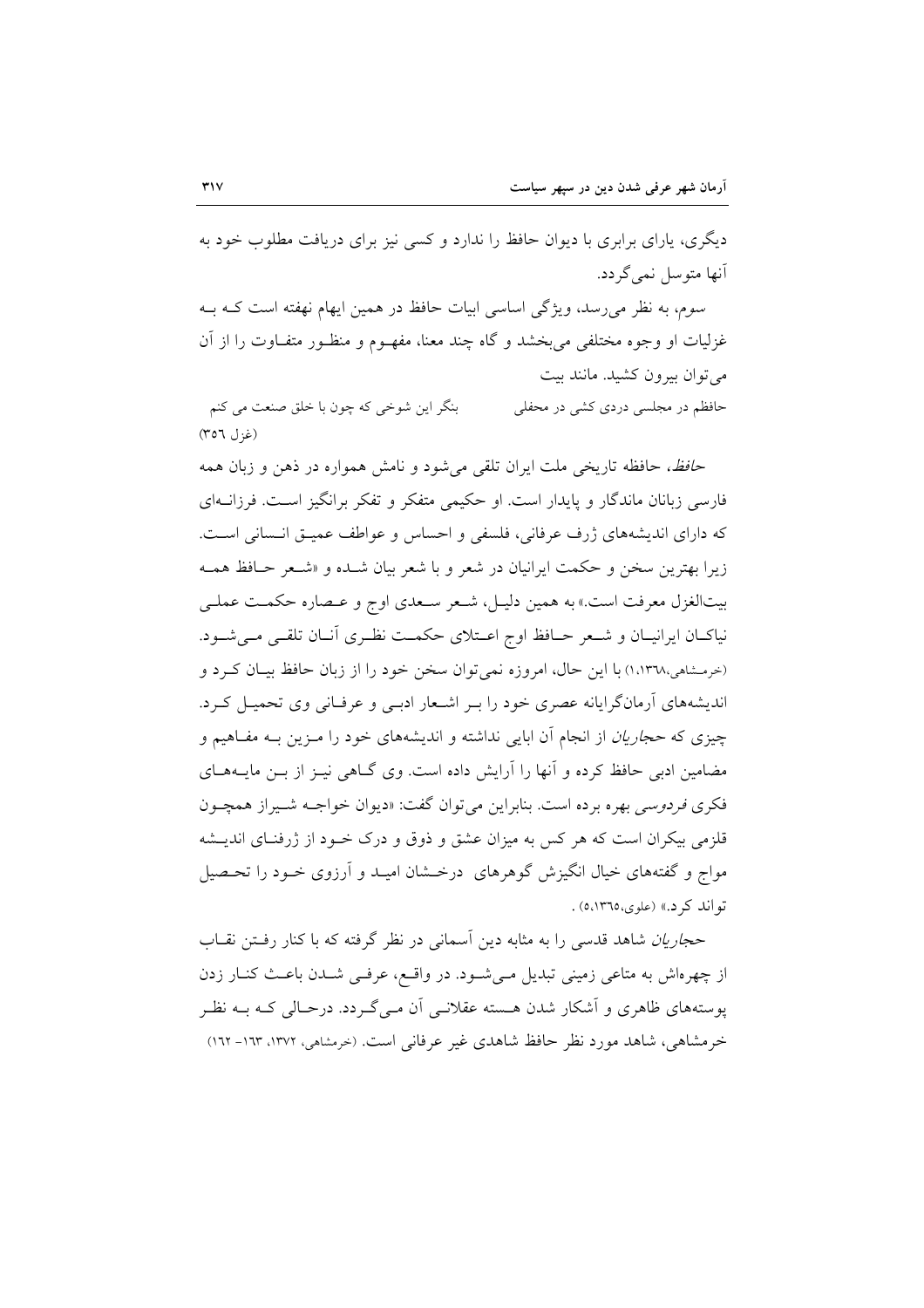زاهدان را رخنه در ایمان کنند. شاهدان گر دلبری زینسان کنند قدس نیز معنای طهارت، پاکی و برکت را دارد و از قدوس ریشه می گیرد و قدســی منصوب به قدس است و مراد حافظ از قدسیان مجردات، روحانیون و فرشتگان است.  $(VTO)$ 

چهارم، با همه این اوصاف، حافظ به هیچ وجه دولتمرد، سیاستمدار و سیاستباز نبوده و اصلاً حکومت، سیاست و مسایل سیاسی و اجتماعی مساله و دغدغه ۖ وی تلقی نمی شود. در واقع، تصوری از سیاست و حکومت و جامعه در ذهـن حـافظ نبـوده کـه درباره أنها اشعاری بسراید. بنابراین، نتیجه میتوان گرفت کسان<sub>ی</sub> چون *سـتوده و سـلیم* که به جامعهشناسی اشعار او مبی پردازنـد، تنهـا مطلـوب خـویش را از دیـوان حـافظ می جویند. به طور کلی، با توجه به تفاوت بنیادین میان فضای فکری و شرایط تـاریخی و اجتماعی اندیشمندان و شاعران دوران ماقبل مدرن با فضای فکری و شرایط اجتماعی دوران معاصر، شاعران و اندیشمندان و حکمای آن دوران فـارغ از موضـوعات جدیــد بوده و ذهن آنها از مفاهیم و مؤلفههای مدرن خالبی بوده است. آنـان تـصوری در بـاره مفاهیم نو در ذهن خود نداشتند که بخواهند یا بتوانند در باره آن سخن پردازی و داوری كنند. به عبارت ديگر، مؤلفههايي چون عرفي شــدن سياســت، مــساله ذهنــي و دغدغــه فکری این سخنوران نبوده است. بنابراین، استباط چنین معانی و مفاهیمی از آثـار آنهـا، تنها تحمیل موضوعهای مدرن بر اندیشه سنتی آنها تلقی مےشود. پارادایم فکری یا گفتمان حاکم، با توجه به مذهب تسنن که مذهب رایج آن عصر است، مفـاهیمی ماننــد جهاد، دفاع، نبرد و هر موضع گیری سیاسی را برنمیتابد و بنابراین، مسایل این چنینبی، مساله اساسی ذهن این اندیشمندان تلقی نمی شوند. به عبارت روشتتر، هـم پـارادایم و گفتمان فک ی آنهـا (سـنتی و تقدیر گرایانـه) بـا پـارادایم و گفتمـان حـاکم بـر عـصر کنونی(علمی و مدرن) متفاوت است و هم مذهب اهل تسنن به طـور طبیعـی ورود بــه عرصه های سیاسی و اجتماعی را بر نمی تابد.

البته از آثار قدما می توان اندیشه سیاسی یا اجتماعی استخراج کرد که این مــساله بــا توجه به نظریه های جدید معنای متن و روش های هرمنوتیک امکان پذیر است. در ایــن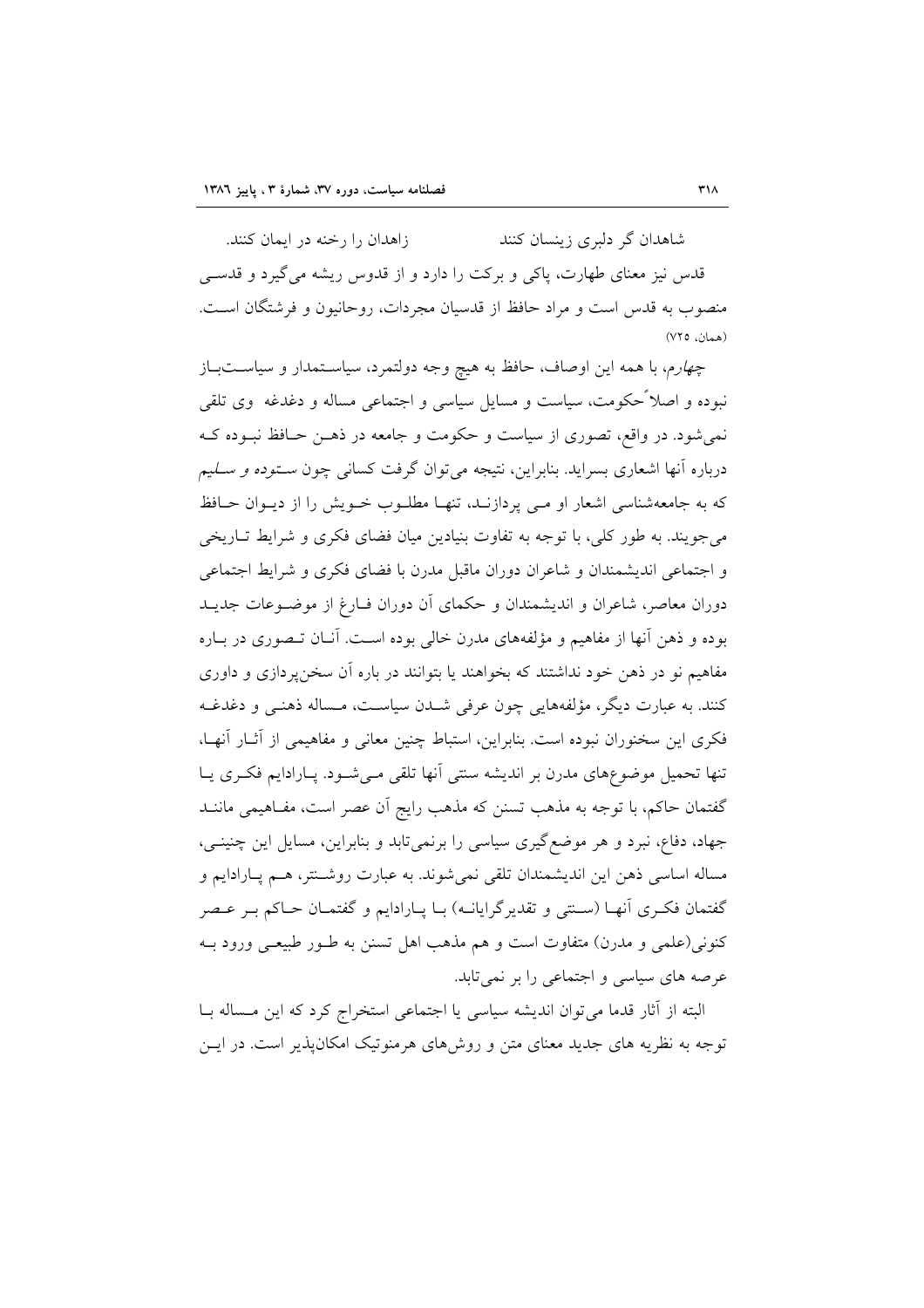روش متن با ما سخن می گوید و ما با توجه به درک و بینش خود معنـای خاصـی را از متن برداشت میکنیم، به شرطی که متن اندیـشهای در برداشـته باشـد. از سـوی دیگـر، بسامد این مساله، یعنی موضع گیری سیاسی و اندیشههای سیاسی و اجتماعی هر متفکر سنتی را می توان با استفاده از ابزارهای نـوین تجزیـه و تحلیـل، ماننـد SSPS و یـا نـرم افزارهای دیگر و از طریق جستوجوی واژگان کلیدی در آثار آنان، به دست آورد. امــا بررسی بیشتر صاحب نظران تاریخ ادبیات ایران نشان میدهد که دغدغه خـاطر کـسانی چون حافظ، بیشتر در حوزه اخلاقی و معنوی بوده و بر پرهیز از ریا کاری، خودنمایی، غرور، خودخواهي، حسادت، کينه، غيبت و... تاکيد داشته و تجمل پرستي و دنياگرايي را مز مّت مے کر دند. <sup>۱</sup>

مهمتر از تعارض عنوان و محتوای اثر، فقدان چارچوب نظری منــسجم، متناسـب و مشخصی است که کتاب از آن رنج می برد. البته اگر چارچوب نظـری و روششناسـی قابل قبول حاکم بر مقالهها، نادیده گرفته شود، بی|نـصافی اسـت. بـهویــژه در نخــستین مقالههای اثر که از نظریه متفکران قدیم و جدید عرفی شدن استفاده مـی شـود. بـا ایـن حال، ضرورت تمهید یک چارچوب نظری کلان احساس می شود تا در راستای عنوان عرفي شدن، كليه مطالب كتاب و مقاله ها را به هم مرتبط سازد و نظمي منطقـبي بــه أن ببخشد. در وضعیت فعلی تعداد کمی از مقالههـا ارتبـاط مفهـومی و سـاختاری دارنــد. بنابراین، *حجاریان* باید یک چارچوب نظری مناسب<sub>ی</sub> را کـه فراخـور وضـعیت کنــونی کشور بوده و توانایی تبیین مسایل توسعه ایران را داشته باشد، برای اثر خود برگزینــد و البته از مجموعه مقالههای گردآوری شده یـک دوره زمـانی مـشخص، چنـین انتظـاری بیهوده است. جامعیت موضوع و محتوای اثر نیز به دو دلیل مخـدوش اسـت: نخـست، گردآوری مقالههای پراکنده در یک مجموعه، بدون تمهید چارچوب نظری که به مثاب

<sup>&</sup>lt;sup>1</sup> . در این نقد، مطالب و مباحثی که در باره حافظ آمده است، مدیون راهنمـایی۵ـای راهگـشا و ارزشــمند دکتــر محم*د دانشگ*ر است که در تاریخ ۱۲\ ۱۳\۱۳\۱۳ پذیرای نویسنده بود و دشواری گفتوگوی انتقادی درباره حافظ را بر خویش هموار کرد. ایشان با اشاره به ویژگی های شخصیتی و ابعاد گوناگون اشعار حافظ، منابع معتبـری در حوزه حافظشناسی به نگارنده معرفی کرد.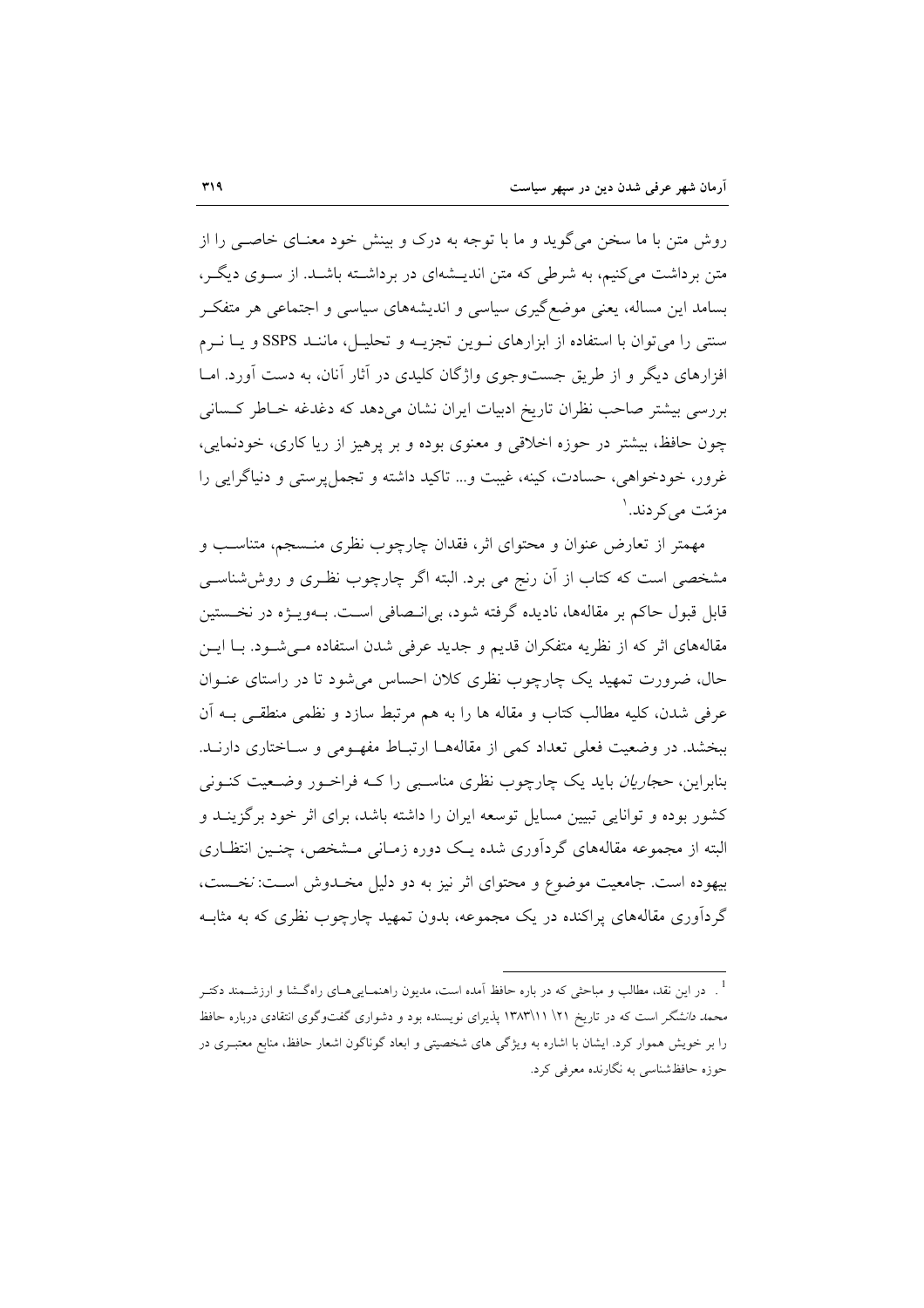پیوند دانههای ریز و درشت و رنگارنگ مسایل توسعه ایران بـا ریــسمان عرفــی شــدن تلقی میشود. *دوم*، تناسب شکلی و محتوای لازم میان مجموعه مقالههـا و مطالـب اثـر وجود ندارد. در واقع، ابتدا مقالهها نگارش یافته و منتشر شدهانــد و پــس از یـک دهــه عنواني براي همه آنها جعل شده تا آنها را در حول محور خود، يعني عرفي شــدن گــرد هم اَورد. بنابراین، از لحاظ محتوایی در باره چیستی، چرایی، و چگونگی فرایند عرفــی شدن دین در سپهر سیاسی ایران، تلاش پژوهشی خوبی صورت گرفته است؛ امـا ایــن کوشش به صورت منطقی و مطابق یک برنامه پژوهشی از پیش تعیین شده نبوده است.

به هر حال، نظم و انسجام هر یک از مقاله ها خوب و گـاهی بـسیار خــوب اســت. زیرا نویسنده محترم مطالب خود را با بیان مساله و طرح بحث مقـدماتی آغــاز کــرده و سپس به اصل مطا لب میپردازد. خلاصه و جمع بندی مطالب و نتیجـهگیــری کوتـاه، گویا و منطقی، پایان معمولی هر مقاله محسوب میشود. این مساله، در سـاختار بخـش نخست نیز مشاهده میشود. اما در سایر بخشها تداوم و استمرار نمـییابـد. بـه طـور كلي، نظم منطقى و انسجام اثر– صرفاً در محور عرفي شدن– خوب و مناسـب ارزيــابي مے شو د.

رویه پژوهشی و روش تحلیلی نویسنده در نگارش مقاله ها به گونهای است که جز در موارد بسیار مهم و اساسی از استناد و ارجاع مطالب به منابع اصلی خودداری میکند و برخی مطالب، نظریه ها و روشهای صاحب نظران و بزرگان جامعه شناسی را بدیهی تلقی نموده و نقل قول می کند؛ بدون اّن که منابع مورد استفاده معرفی شود. این گونــه استناد و ارجاع از نظر روششناسی محل بحث و اشکال است و تأمـل و بــازنگری در نحوه ارجاع و بهرهگیری از منابع را ایجاب میکند. این ایـراد، مـساله دیگـری را پـیش می کشد و آن عدم کفایت منابع است. زیرا از میان ۱۲ مقاله کتاب ـ به جـز یـک مـورد گفتوگو که معمولاً نیازی به معرفی منبع ندارد ـ ۹ مورد از مقالهها فاقد فهرست منابع مورد استفاده است. در پایان کتاب نیز فهرست کلی منابع یا کتابشناسی اثر ارایه نـشده است و این مساله ارزیابی را مشکل میسازد. فهرست منابع سایر مقالـههـا نیـز چنـدان غنی نیست و بدیهی است تقویت منابع، مطالب اثر را مستندتر و معتبرتر مـیسـازد. بـه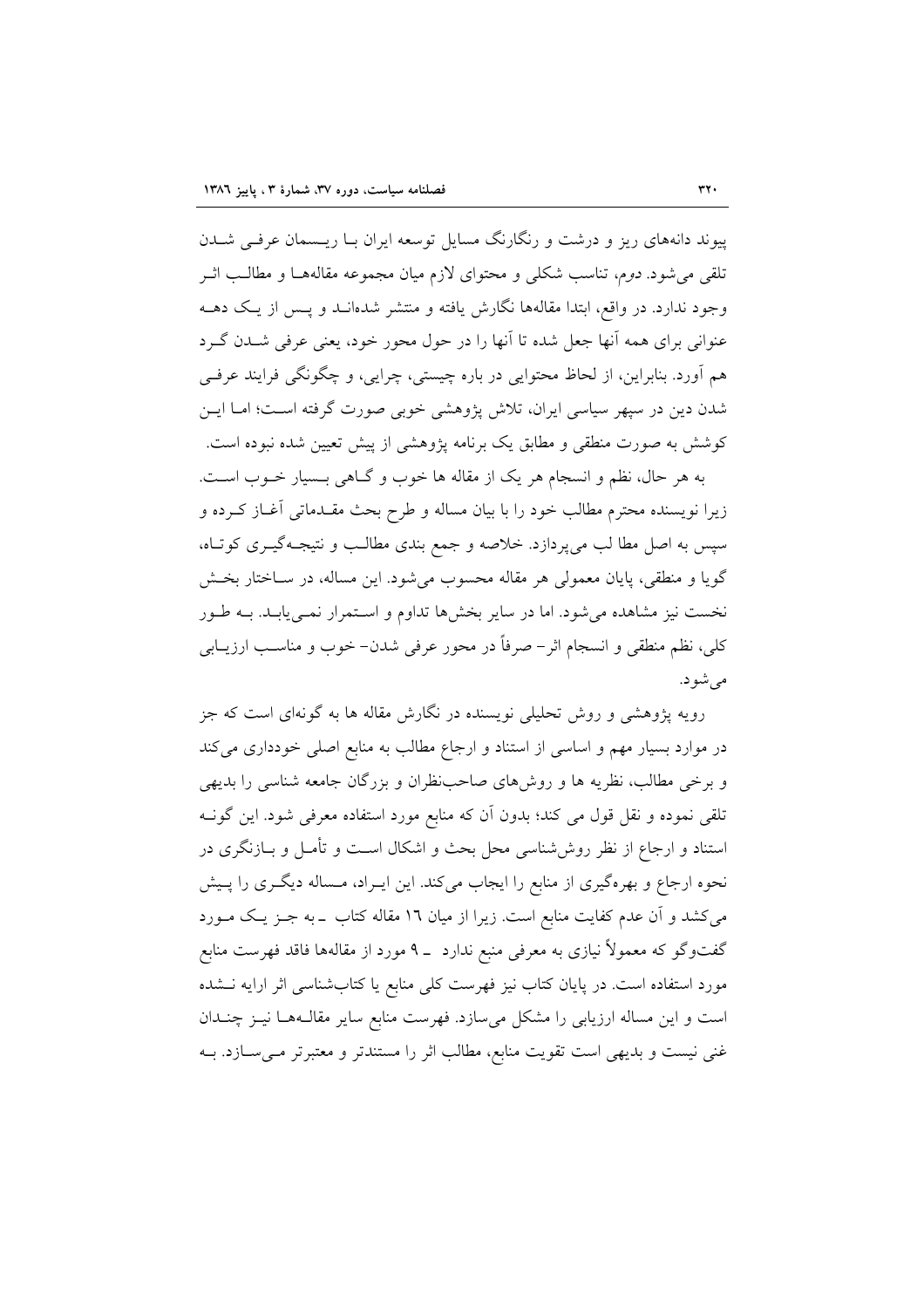نظر میرسد، رهیافت نویسنده در نگارش مقالههایش بیشتر متکی به دادههـای تحلیلــی است تا تحقیقی؛ زیرا وی را بیشتر یک تحلیل گر میتوان نامیـد تـا پژوهـشگر. ذهنیـت تحلیل گرایانه بر قدرت نویسندگی می|فزاید، در حالی که تحقیقی بودن اثر باعث کاهش توان نویسندگی و کند شدن روند خلق اثر میگـردد. چــون اســتناد و ارجــاع بــه منــابع مختلف، به مثابه ترمز عمل میکند و از پیشرفت نویسنده میکاهد. از ایـن(و، بــه رغــم استناد و ارجاع موجود در برخی مقاله ها، نیمی از مجموعه یـاد شـده تحلیلـی و فاقــد استناد و ارجاع لازم است.

روش تحلیلی نویسنده بر دقت لازم در استنادات و ارجاعات نیـز لطمـه وارد کـرده است. نخست، رویه مشخص و روشنی در ارجاعات و استنادات بـه کـار گرفتـه نـشده است. نویسنده برای تدوین اثر یک شـیوه روششـناختی علمـی و معتبـر در اسـتناد و ارجاع بر نگزیده تا مطابق آن و به طور هماهنگ عمل نماید. *دوم*، همین شیوه اســتناد و ارجاع ناقص و ناهماهنگ موجود در مقالات نیز مغشوش و مبهم است و پرسـش۱صی زیادی بر میانگیزد و لزوم بازنگری آن را جدی میسازد. برخی مقالههـا فاقـد هرگونــه منبعی هستند؛ در برخی مقالات، استنادات و ارجاعات در پاورقی آمدهاند؛ برخی نیز به رغم ارایه فهرست منابع در انتهای مقاله، تناسبی میان منـابع مـورد اسـتفاده و فهرسـت منابع وجود ندارد .در برخي نقل قولها اساساً از معرفي منابع پرهيز شده است.

عرفی شدن دین و رابطه آن با سپهر سیاسی بحث جدیدی نیست و سـرآغاز آن بــه طلوع اّفتاب مدرنتیه در غرب باز می گردد. در ایران نیـز مباحـث جـدی دربـاره عرفـی شدن در خلال مجادله فکری سنتگرایان، روشنفکران مذهبی و روشـنفکران سـکیولار یس از پیروزی انقلاب اسلامی صورت گرفت. با آغاز دهه ۷۰ شمسی و ظهور جریــان نوگرایی دینی بر ژرفا و گستره این مباحث افزوده شد و اثر حج*اریان* نیز ناظر بر بخشی از این منازعه تاریخی است. در واقع، اگر بتوان امواج مختلف روشنفکری در ایران را به چهار موج سکیولار، ملی، مذهبی، و نوگرایی دینی تقسیم کرد؛ اثر حج*اریـان*، میـان رهیافت روشنفکری مذهبی و رهیافت نوگرایی دینی در نوسان است. به عبارتی، گرچه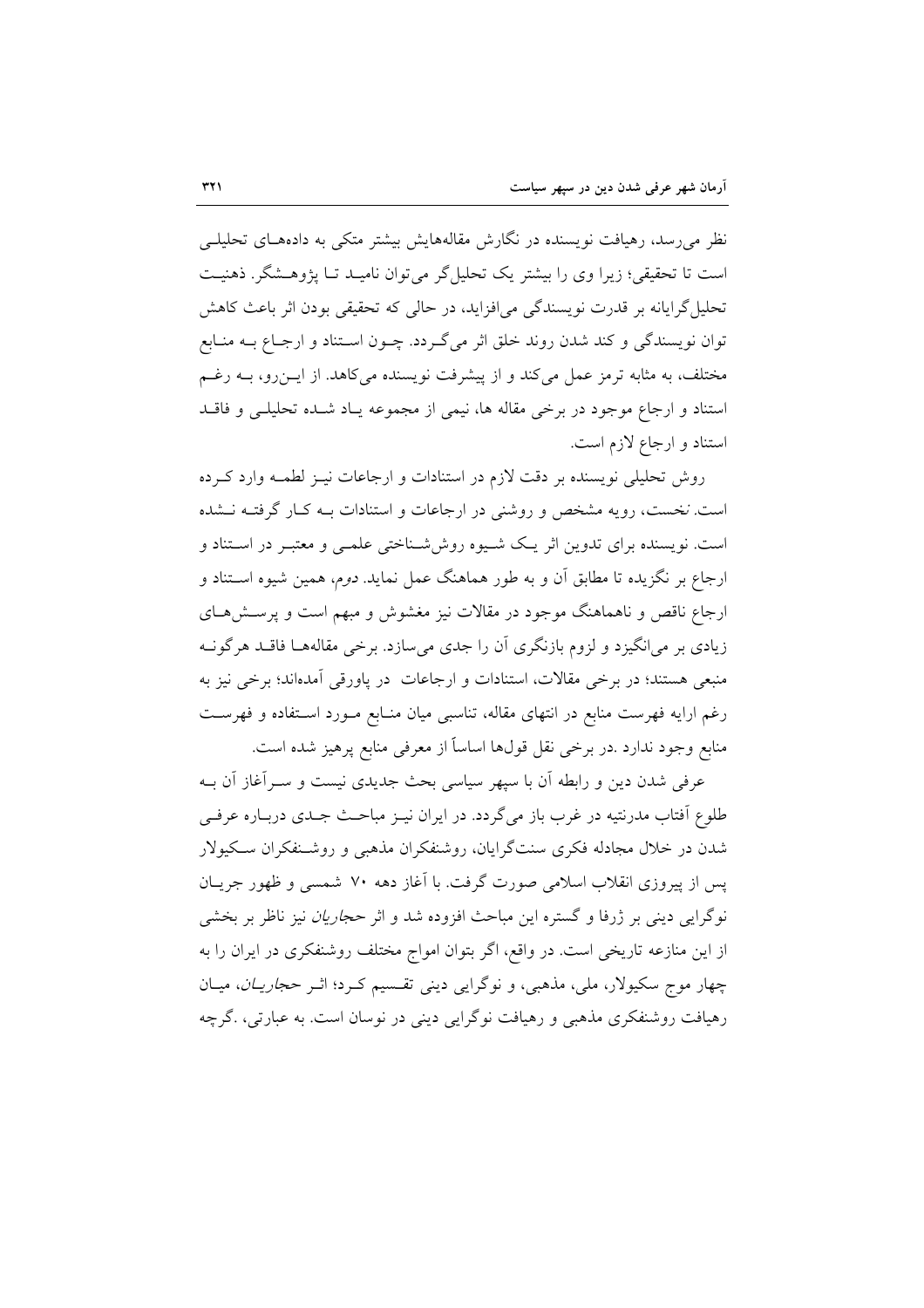وی سکیولاریسم را بر نمی تابد، اما بخشی از اندیـشههـای روشـنفکری ملـی گرایانــه، روشنفکری مذهبی و نوگرایی دینی را در خود جمع کرده است.

به نظر وي، در ايران كنوني، مجادله و مبارزه سنتگرايان و تجددگرايان براي كسب و بسط قدرت، یکی از شکافهای اساسی جامعه ایران را رقم زده است. این مبـارزه در میدان کارزار عرفی شدن به هم گره خورده است. در حالی که به نظر می رسـد، عرفـی شدن اساس مشکلات جامعه ایران را تشکیل نمی دهد. زیرا عرفی شدن دین بـه معنــای واقعی کلمه ناظر بر فرایند استحاله سنت مذهبی مسیحیت به عقلانیت مدرن اسـت. در سدههای میانه و با ظهور اندیشه رنسانس و آغاز اصلاح دینـی، دسـتگاه مـسیحیت بـه خاطر سوابق غير قابل دفاع و ضدعلمي و مخالف عقل ارباب كليسا، ضد دانايي و علـم تلقی می شد. در حالی که به نظر می رسد، گوهر واقعی دین در گفتمان ایرانی (از دوران باستان تاکنون) نه تنها ضد دانایی نیست که بر پایه دانایی پایهگذاری شـده و بـر روی معرفت بنا نهاده شده است. صرفنظر از این که در برخی برهـههـای تـاریخی، اربـاب قدرت و سیاست از دین و ارزشهای دینی در راستای منافع سیاسـی وحکـومتی خـود بهره برده یا بهره میبرند. بنابراین، به نظر می رسد، کتاب از جنبه طرح بحث نــواَوری ندارد و صرفاً از نظر شیوه ساماندهی به مباحث می تواند افق جدیدی در حــوزه عرفــی شدن در مواجهه با مدرنیته بـر روی خواننـدگان بـاز کنـد و ابعـاد گونـاگون آن ماننـد چیستی، چرایی، چگونگی، امکان، اهمیت، ضـرورت، مطلوبیـت یـا عـدم مطلوبیـت و پیامدهای مثبت عرفی شدن را تبیین نماید. در ایـن فراینـد، پرسـش۵هـا و چـالشهـای اساسی برای جامعه دینی ایجاد میشود که مستلزم اندیشهورزی و پاسخ گـویی مـستند، مستدل و علمی سنتگرایان است.

مفروضههای بنیادین حجاریان در تحلیل مسایل توسعه ایران نیز قابل نقد اسـت. در بخشهای پیشین این نقد، برخی از این مفروضهها بیان شــد. *نخــست،* تقــدم عمــل بــر اندیشه است که تاکید بر روش جامعهشناختی را پیش مـیکشد و از نظریـه و نظریـه-یردازی غفلت می کند. در حالی که، اساساً هر مشاهده و عملی مسبوق به نظریه است. انسان در چارچوب نظريه است كه مي تواند به عمل و اقـدام قابـل قبـولي دســتزده و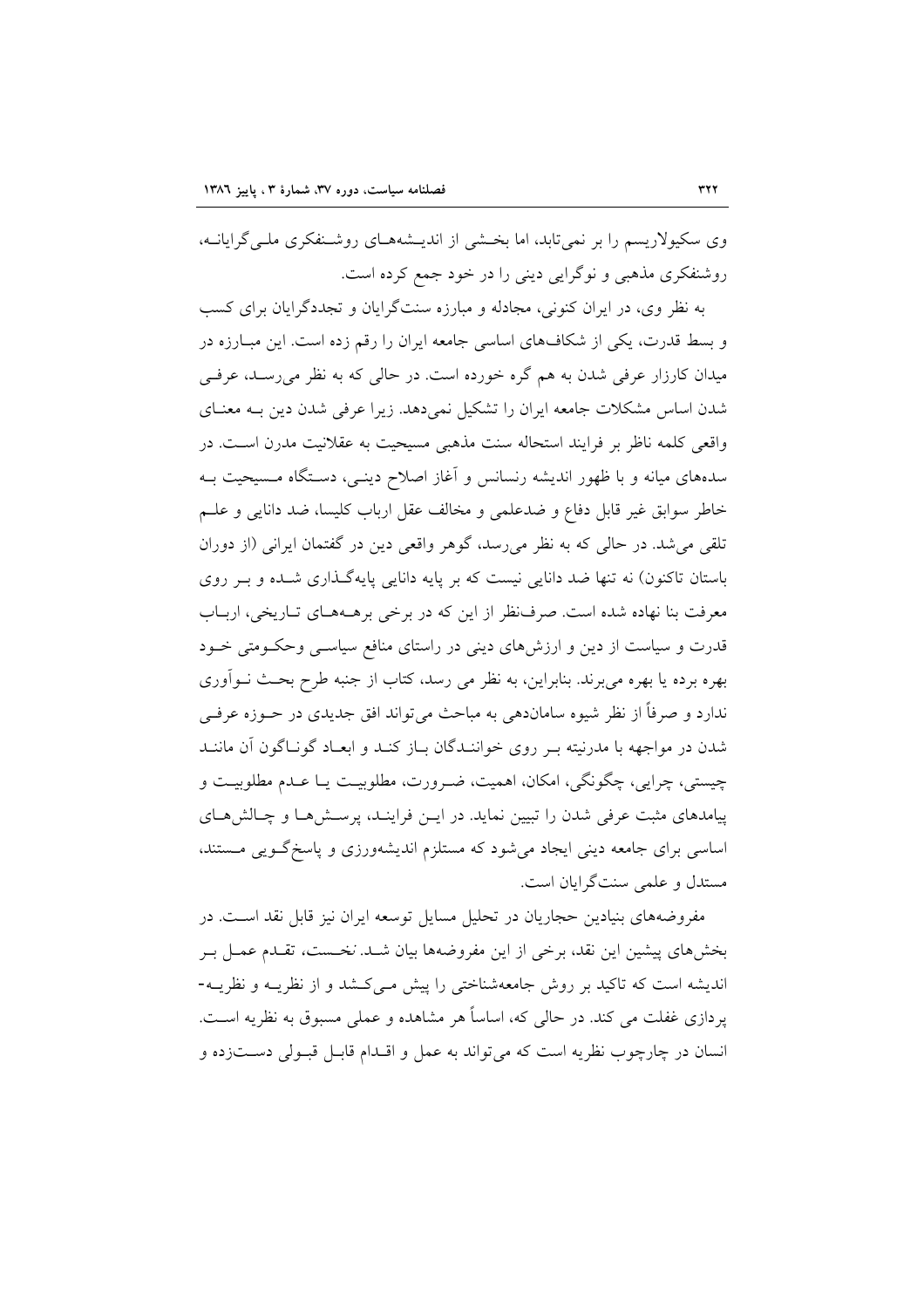نتیجه مطلوبی را کسب نماید. بر این اساس، ضعف اندیشه و نـاتوانی در اندیـشهورزی واقع گرایانه، یکی از مهمترین علل ناکامی و افول گفتمان اصـلاح طلبـی اخیـر در ایـران تلقی میشود. دوم، نگرش خطی و تاریخی به تاریخ است که تمـدن و تجـدد را امـری واحد تلقی میکند. در این نگـرش، شـرایط تـاریخی، سیاسـی، اجتمـاعی، فرهنگـی و اقتصادی جوامع مختلف نادیده گرفته می شود. در حالی که، ظهـور تجـدد در غـرب را باید با توجه به شرایط تاریخی حاکم بر اروپای سدههای چهاردهم و پـانزدهم مـیلادی ارزیابی کرد و قطعاً شرایط امروزین ایران با آن شرایط متفاوت است و احتمالاً ایران نیز می تواند تجدد بومی خود را داشته باشد. بنابراین، مدرنیته غرب را نمی توان تنها الگوی ناب تجدد در تاریخ بشر تلقی و معرفی کرد. بدیهی است ــ بر خلاف تصور *حجاریان* ــ تجدد با توجه به شرایط تاریخی هر سرزمینی میتواند از درون سنت بیـرون آیـد و در صورت عدم امکان، تحمیل آن غیرممکن خواهد بود. در واقع، تجدد تحمیلی، نسبتی با تجدد ناب و واقعی نخواهد داشت. زیرا صرفاً مظاهر تجـدد را بــه نمــایش مــیگــذارد؛ بدون آن که به ابعاد فکری، بنیادهای فلسفی و معرفتشناختی آن توجهی داشته باشـد. در حالی که تجدد واقعی بر پایه همین بنیادهای فکری و فلسفی بنا نهاده شده و رشد و نمو مي نمايد.

از این منظر، عرفی شدن به عنوان جوهر اساسی تجدد، مستلزم فراهم أمدن بطئی و طبیعی شرایط و استلزامات خاص خویش است. کاری که چندین قرن در اروپا به طول انجامید و شرایط آن دوره (سدههای میانه) تفاوتهای بنیادین با شرایط حاکم با شرایط کنونی ایران داشت. در واقع، اظهار نظر درباره امکان یا عدم امکان عرفی شدن در ایران کنونی مستلزم پژوهشی تطبیقی ــ تاریخی است. بهگونهای که شرایط اقلیمی و تـاریخی و تفاوتهای فکری و فلسفی در زمان عرفی شدن دستگاه فقهی مسیحیت و دوره کنونی را در نظر گرفته و یک تبیین علمی ارایه دهد. با ایـن حـال، بـه نظـر مـی(سـد، اروپای مسیحی روند عرفی شدن را به صورت تدریجی و طبیعی طی کرده است. اما در ایران کنونی عرفی شدن پروژهای تلقی می شود که بهطـور غیرطبیعـی و بــه ســرعت در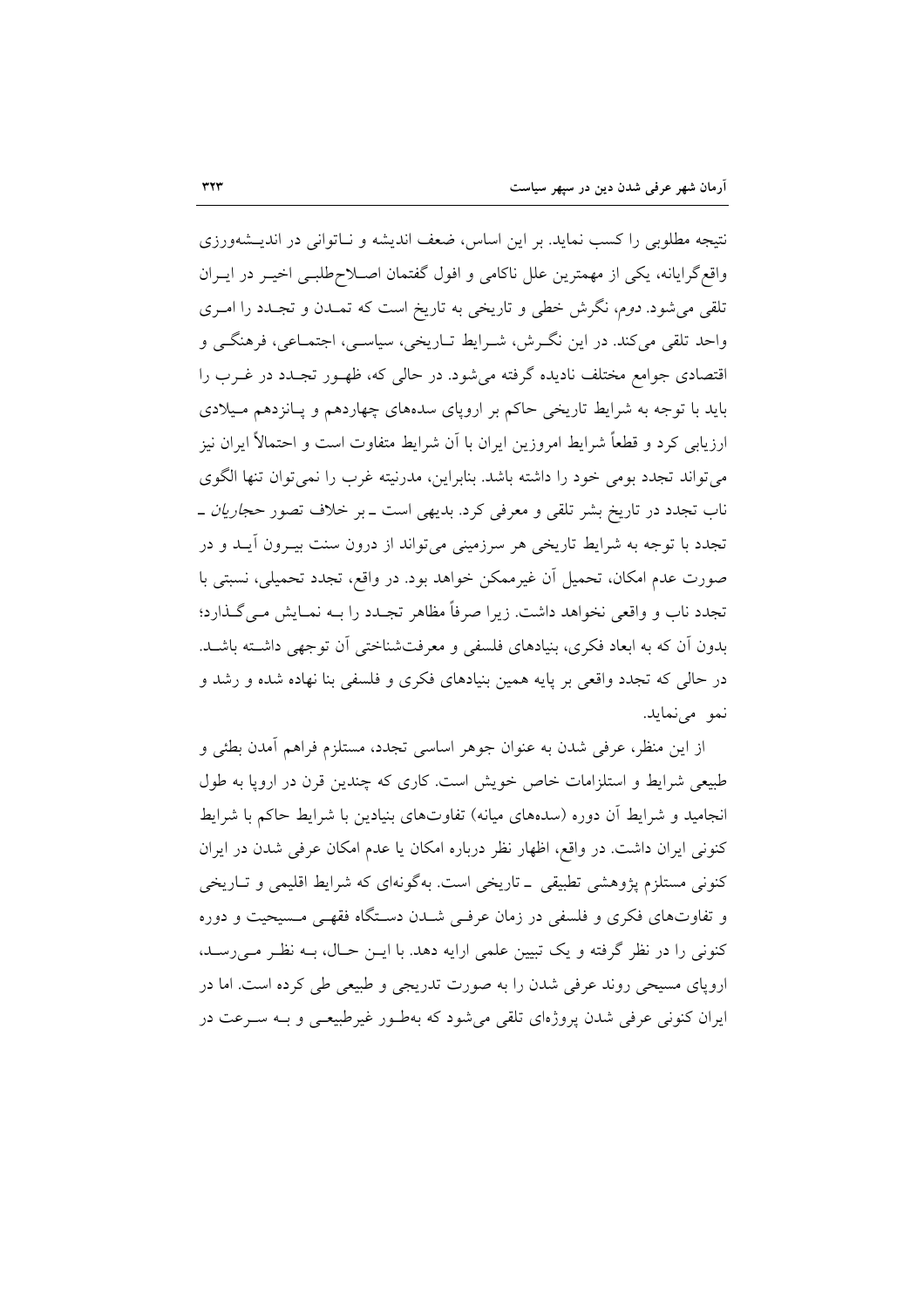حال اجرا است و هدف از اجرای آن نیل به اهداف آرمانشهری عرفی شدن مـسیحیت است. بدیهی است، این دو پیامدهای متفاوتی داشته و در بر خواهند داشت.

حج*اریان خو*د بر لزوم هماهنگی و همراهی فکری و عملی با الزامـات و مقتـضیات عصری تاکید می کند. اما این اصل را در باره پروژه عرفی شدن در سیهر سیاست ایـران نادیده می گیرد و فرایند غیر طبیعی و تحمیلی و وارداتی کنونی را یک امر طبیعی، لازم و مطلوب ارزیابی میکند. وی فرجام دین مسیحیت را بر سایر ادیـان، بـه ویـژه اسـلام تعمیم داده و بر این باور است که همه دستگاههای جزمی (و به عبارتی خـرد سـتیز) از عاقبت عرفی شدن در امان نیستند. وی با تعمیم قشریت تـاریخی دیـن و سـنت (و در نتيجه اسلام) به گوهر واقعي و ذات غير تاريخي اسـلام، تنهـا راه خـروج از بـنبـست قشریت و تحجر را دریچه عرفی شدن تلقی می نماید. در حالی که او در جای دیگری با ارایه تفاسیر موسع از موضع اسلام ( بهویژه در بحث نظامهای اقتصادی و خـشونت) اتخاذ یک رویه و سیاست را تنها به ماهیت تفسیر از دین نسبت میدهد و نظر اسلام را در این مورد، مثلاً نسبت به خشونت، لااقتضا ارزیابی می نماید. در حـالی کـه ایــن امــر تناقضی آشکار در افکار و تحلیل های *حجاریان* است.

حج*اریان* با اتخاذ رویکرد تاریخی، سنتها، گفتمانها، ایدئولوژیها و آرمان شهرها را اجزای تاریخی دین معرفی می کند. اگر در باره سنت و آرمانشهر مناقشهای نباشـد، حداقل در باره گفتمانها و ایدئولوژیها نمـی تـوان نظـر وی را پــذیرفت. زیــرا اساســاً ایدئولوژی محصول تاریخ معاصر بــشر اسـت؛ بــه گونــه ای کــه قــرن بیــستم را عــصر ايدئولوژيها ناميدهاند. به عبارت دقيق تر، در خلال چند سده اخير و بـه ويــژه يــس از انقلاب کبیر فرانسه و در واکنش به این انقلاب، ایدئولوژیهای محافظه کاری و… غیره شکل گرفتند و ظهور مارکسیسم به این جریان شدت بخشید. صد البته گفتمان نیز یک پدیده فکری بسیار متأخر است و عمری کمتر از نیم سده دارد. زیــرا ایــن اندیــشمندان یست مدرن، مانند *میشل فوکو* بودند که گفتمان را به عرصه تفکر بـشر معرفـی کردنــد. بنابراین، چگونه می توان این دو را اجزای تاریخی دین بر شمرد؟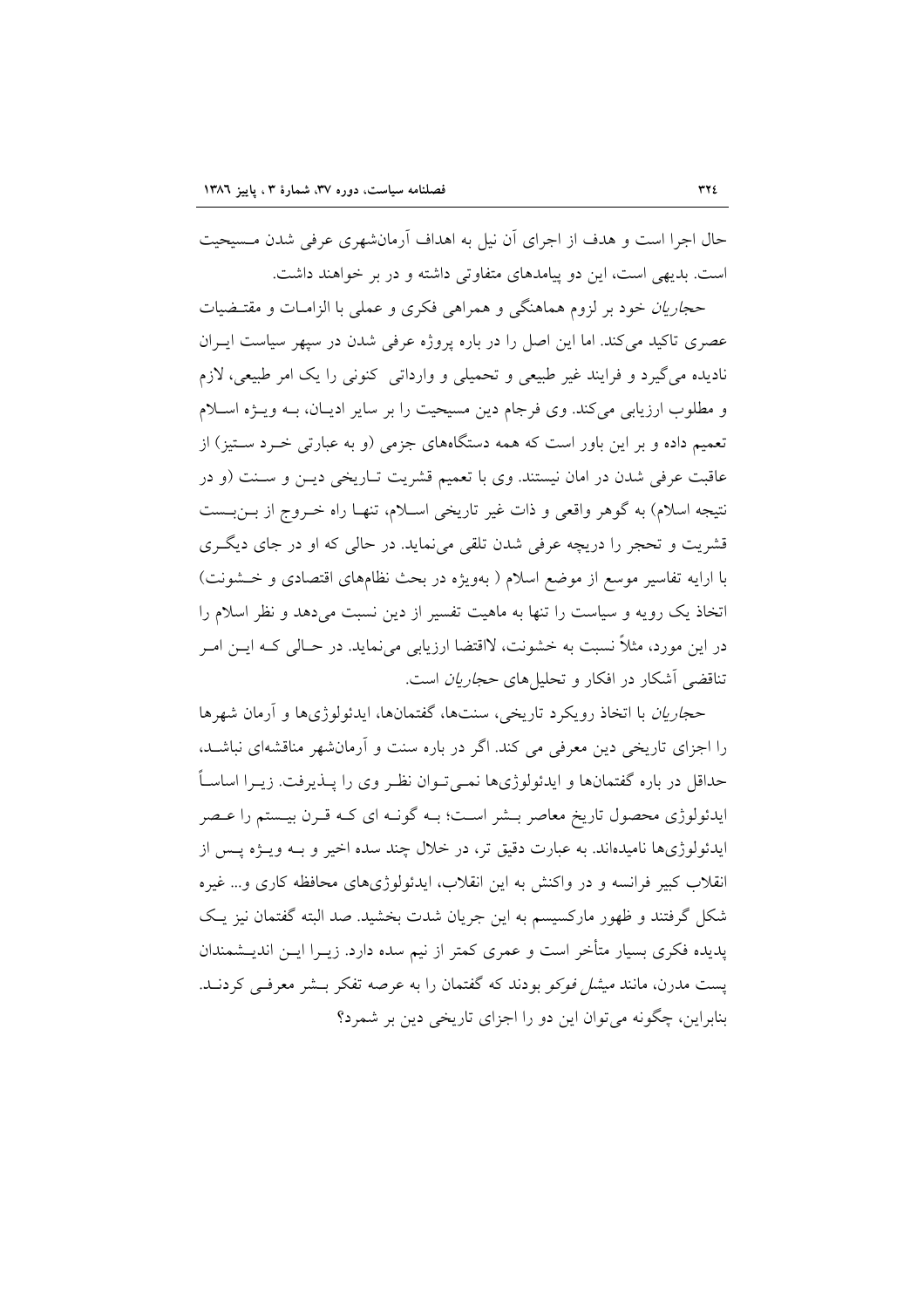حج*اریان* که نگرشی جهانشمول به سنت غربی دارد، سنت غربی و شرقی را مشابه تلقی نموده و از فرایند عرفی شدن در هر دو سنت نتیجهگیـری دلخـواه و مطلـوبی بـه عمل میآورد. در واقع، وی براین باور است که همان گونه که فرایند عرفی شــدن دیــن مسیح در اروپا، مدرنیته و تجدد را به ارمغان آورد، عرفی شدن دین اسلام نیز تجـدد را در پی خواهد داشت. در حالی که بررسیهای دقیق علمی چنین چیزی را تایید نمی کند. زیرا عرفی شدن دین در کشورها ی اسلامی ( مانند ترکیه، مـصر و …) نــه تنهــا دروازه تجدد را به روی مردم این کشورها نگشوده است، بلکه با جدایی آنان از سنت دیـرین، یک زندگی آنومیک (Anomic) و از هم گسیخته به بار آورده است کـه راه گریــزی از آن متصور نیست. بنابراین، نمیتوان پیامد حتمی عرفی شدن را تجدد دانست. کما ایــن که در ایران کنونی نیز جدال سنت و مدرنیته، نتیجه ای جز حیرانی، سرگردانی و آنومی در پی نداشته است. نگارنده به هیچ وجه در پی دفــاع از ســنت یــا جــدال بــا مدرنیتــه نیست. بلکه صرفاً مدینه فاضله حاصل از عرفـی شــدن دیــن در ســپهر سیاســت را بــه چالش میکشد. بنابراین، به نظر می رسد، حجاریـان بـدون توجـه بـه شـرایط تـاریخی متفاوت و اَموزههای متمایز دین مسیح و اسلام، دست به مقایسه زده و نتیجــه مطلــوب خود را گرفته است. زیرا برای وی کارکردهای اجتماعی و سیاسی عرفی شدن اهمیت دارد و به همین دلیل مطلوب و ضروری تلقی می شود. به زعم او، ایدئولوژی کارکردی بسامان و انتظامبخش در جوامع در حال گذار دارد. لـذا در مـسير عرفـي شـدن ديـن، ایدئولوژیک شدن یا ایدئولوژیک سازی آن، یک منزلگاه ضروری تلقی می شود کــه بــه عنوان کاتالیزوری شتابدهنده عمل میکند و در آن شرایط آنومیک، بـه مثابـه سـیمان پيوند اجتماعي ايفاي نقش مي نمايد. بنابراين، مطلوبيت ايدئولوژيک شــدن ديــن صــرفاً ناشی از ویژگی هویتبخش آن در شرایط آنومیک، نقش شتاب دهنده در فرایند عرفی شدن، و فراهم نمودن موجبات آزمون پذیری و واکسینهسازی جوامع دینی و … است. این مطلوبیت در امور سیاسی و اجتمـاعی بـه خـاطر نفـس سـودمندی اسـت و دلیـل حقانیت آن به شمار نمی رود. آیا این نگرش، یک نگاه ابزاری به دین تلقی نمـی شـود؟ دینی که صرفا ًبه خاطر کارکردهای مفید نظری و عملـی در عرصــه زنــدگی سیاســی و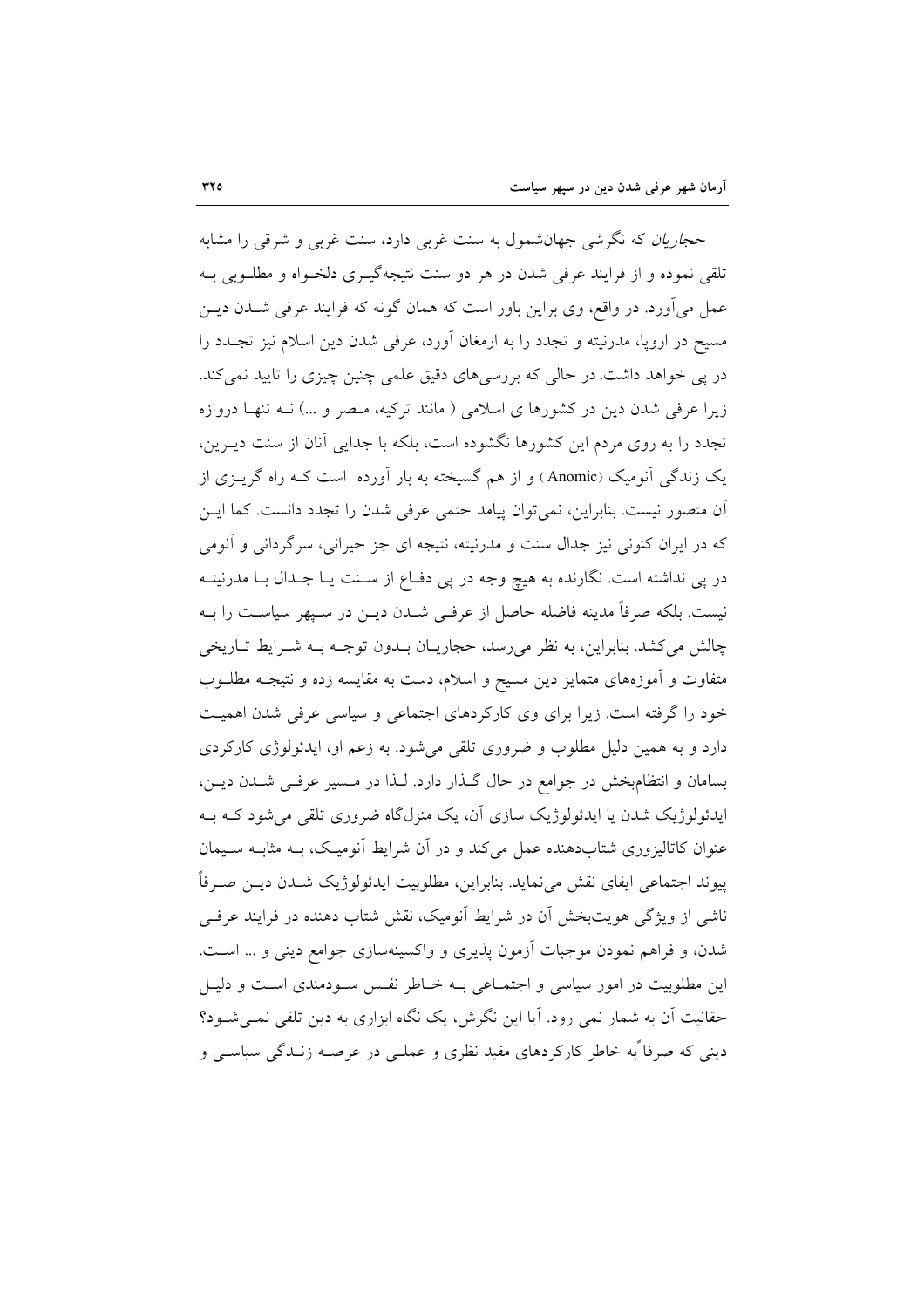اجتماعی کـاربرد دارد و بــه فراخــور نيــاز، روزي ايــدئولوژيک و روزي ديگــر عرفــي مے گے دد.

حج*اریان* براین باور است که فرایند عرفی شدن به عنوان جوهره تجـدد و مدرنیتـه، موجب کنار رفتن قشر غیرعقلانی و جزمگرایانه دین گردیده و موجبـات هویــدا شــدن هسته عقلانی اَن را فراهم می سازد. بنابراین، به نظر می رسـد، ایـشان بـه وجـود یـک هسته عقلانی اولیه در ادیان قائل است که گذار تاریخی پوستههای جزمی و غیرعقلانی بر روی اَن می کشد. حال این پرسش پیش میآیـد کــه چگونــه مــیتـوان ایــن پوســته خارجی و تاریخی را زدود و هسته عقلانی آن را آشکار ساخت؟ آیا عرفی شدن تنهـا مسیر تحقق این هدف است؟ کارگزار و متولی این پروژه کیست؟ و چه نسبتی بــا دیــن دارد؟ دیندار است یا بی دین؟ آیا با نگاه ابزاری به دین می توان به طـور بـی طرفانــه بــه شکار هسته عقلانی دین پرداخت؟ به نظر می رسد، نگاه ابزاری و معطوف بـه اهــداف سیاسی و اجتماعی پروژه عرفی شدن دین، صرفاً میتواند تفاسیر مطلـوب و دلخـواه و مورد نیاز از هسته عقلانی دین را در شرایط اجتماعی و برهههای تاریخی متفاوت ارایه کند. در نتیجه، هیچگاه نمیتوان به یک هسته عقلانی غیرقابل مناقـشه و اصـیل دسـت بافت.

بهطور کلی، حجاریان در باره فرایند و چگونگی نقد سنت و استنتاج اصـول تجـدد بومی از دامن سنت ایرانی ــ اسلامی سکوت کرده و مهمتر از آن کارگزاران نقد سنت را معرفی نکرده است و این مشکله طرح حج*اریان* است. در واقـع، اگـر تجـدد از دامـن سنت و با نقد سنت بر می خیزد، نباید با مدرنیته غربی نسبتی داشته باشـد. زیـرا سـنت بومی صرفاً به تجدد بومی می|نجامد. مگر این که سنت بومی صرفاً ابزاری جهت تفسیر و استنباط مطلوب تلقى شود و مدرنيته غربي برأن تحميل گردد.

بدین ترتیب، حجاریان بدون توجه به اصل مفروض خود مبنی بر ضـرورت توجـه به شرایط تاریخی در مقام مقایسه با *یواخیم فیورهای و امام خمینی* قرار می گیــرد. اولــی را فقیه دوران گذار مسیحیت معرفی و دومی را فقیه دوران گذار تــشیع تلقــی مــیکنــد. وی در این مقایسه، ملاک و معیار علمی و قابل قبولی پیش نمی کشد. وجوه اشتراک و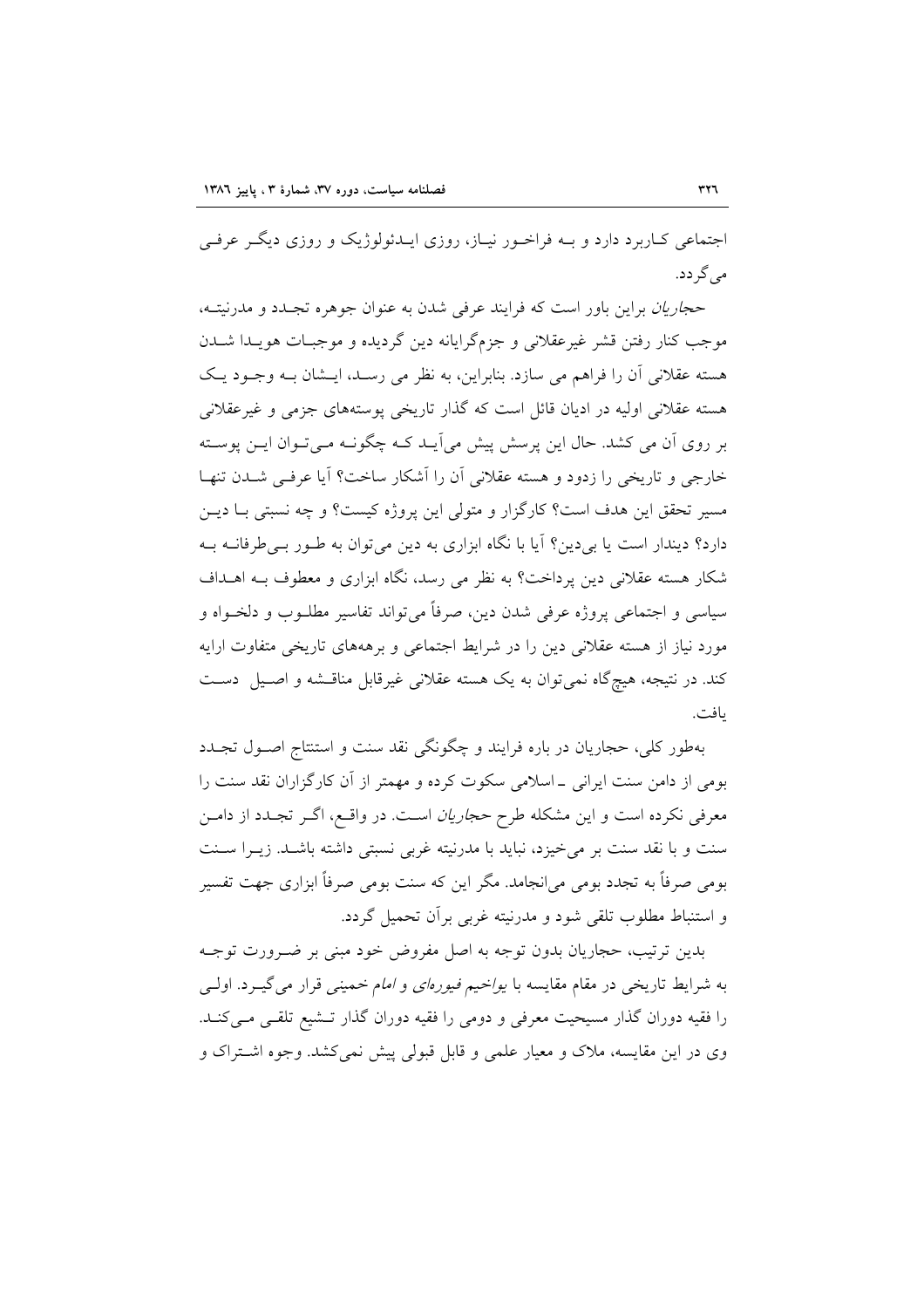اختلاف، و تناسب و تمايز أنها را بررسي نمي كند. به عدم تطابق زماني و مكاني وقعـي نمی نهد. مهمتر از، همه ویژگیهای شخصیتی این دو از یکسو، و آمـوزههـای مـذهبی آنان از سوی دیگر، محل اعتنا قرار نمی گیرند. آیا هر دو واجد یک ویژگی شخصیتی و رواني هستند؟ آيا آموزهها و اصول مسيحيت و اسلام ( مذهب شيعه) تفـاوتي ندارنــد؟ آیا شرایط مکانی و زمانی یکسانی دارند؟ اینان پرسشهایی است که بی پاسخ ماندهانــد. به زعم وی، همان گونه که *فیوره ای* زمینههای گذار فقه مسیحی را بــه مدرنیتــه فــراهم ساخت و پایههای عرفی شدن دین مسیحیت را بنیاد نهاد، *امام خمینـی نیـز نقـش فقیـه* گذار از سنت به مدرنیته را در مذهب شیعه ایفـا مـیکنـد. زیــرا شخـصیت فرهمنـد و کاریزماتیک *امام خمینی دگرگونی در دستگاه فقه شیعی را بازگشت*ناپلذیر سـاخت. در حالی که همگان دانند، *امام خمینی به*رغم ترویج فقه و اجتهاد پویا، هم زمـان بــر فقــه سنتی و اجتهاد جواهری تاکید میکرد و هیچگاه در صدد انقلاب در درون دستگاه فقهی شیعه برنیامد. بنابراین، ابتکارات و ابداعات فقهی اش بدعت تلقی نمی شد و به عبـارتی، به شالودهشکنی و ساختارشکنی در فقه شیعه نمی(نجامید. این ابتکارات، نـوآوریهـای بود که سنتگرایان را به تعجب وا میداشت، ولی در چهارچوب فقه جواهری بود.

به نظر حجا*ریان،* نظام فقه شیعی استعداد عرفی شـدن را پـس از پیـروزی انقـلاب اسلامی و تأسیس نظام جمهوری اسلامی یافت. زیرا پیوند دستگاه فقاهـت بــا دســتگاه دولت \_مهمترين كانون عرفي كننده \_وظايف فقه شيعي را سنگين كرد و آن را متكفـل مصالح دنیوی و اخروی ساخت. شیعه از یک حزب به یک دولت تمام عیار تبدیل شــد و درگیر رقابتهای منطقهای و بین|لمللی گردید که مستلزم بهرهگیری از عقل سیاسی و سنجش گر است. زیرا در عرصه رقابت کامل سیاسی، بقای دولت دینی در گرو پذیرش و عمل به عقلانیت متعارف است. فقهی که متکفل دین و دنیا و دنیا و آخرت است، در ذات خود عناصر عرفی شدن را میپروراند و این فرایند، علاوه بر لایههای بیرونی دین، یعنی حقوق و اخلاق، سایر سطوح و لایههای عمیق دین را نیز در می سوردد. در ایس میان، نظریه ولایت فقیه ظرفیت دستگاه فقهی شیعه را در چالش با جهان مدرن افزایش میدهد؛ زیرا دولتهای مدرن اولیه دولتهای مطلقه بودند و ولایت فقیه پاسخ به میلی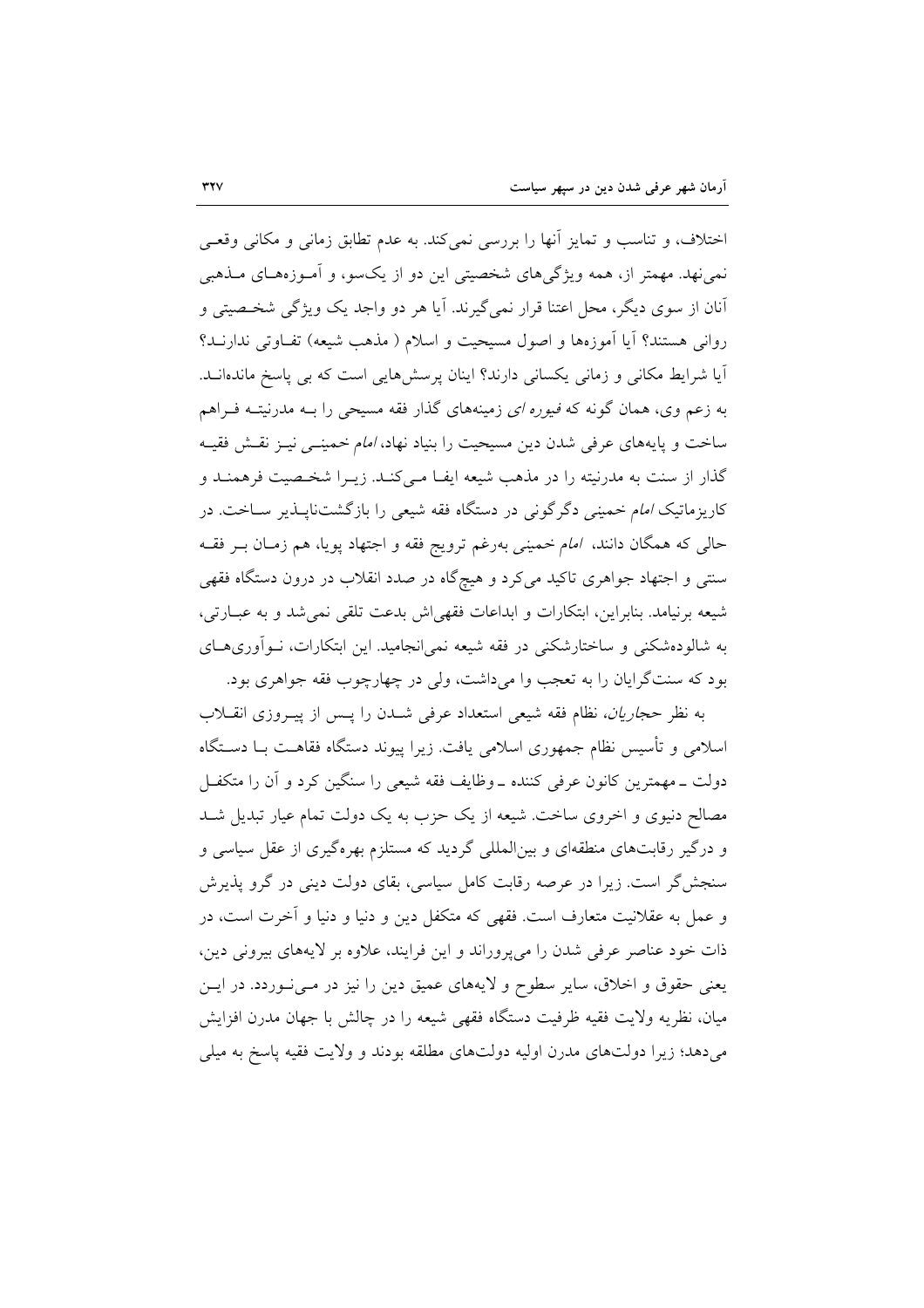بود که پس از انقلاب، نسبت به اتاتیسم (دولت گرایی) وجـود داشـت. ولایـت معـادل حاكميت است و حاكميت نيز اساساً مطلقه. بنابراين، حجاريان ولايت فقيه را بــه مثابــه دولت مدرن و مطلقه تلقی می کند. در حالی که، در ایران تاکنون دولت مـدرن و مطلقـه به معناي واقعي و مصطلح أن شكل نگرفته است كه ولايت فقيـه نمونـه لواياتـاني أن تلقی شود. ایران در خلال یک صد سال اخیر (بعد از انقلاب مشروطه) اگرچــه آرزوی تشکیل دولت مدرن را همواره در سر پرورانده و تحقق آن را پیگیری کـرده اسـت، امــا صرفاً در حال طی دوران گذار از دولت سنتی به دولت مـدرن بـوده اسـت. در واقــع، دوران گذار ایران بسیار طولانی بوده و در این مدت، مظاهر دولت مدرن بـدون تحقـق جوهر و روح آن در ایران پیاده شده است. زیرا اساسـاً گــوهر دولــت مــدرن مــصلحت عمومی و منافع ملی است، نه منافع رژیم یا نظام حــاکم یــا منــافع ایــدئولوژیک هیــأت حاکمه! در حالی که در طول تاریخ ایران، همواره منافع رژیمها بر مصلحت عمـومی و منافع ملی ارجحیت داشته است. دولت جمهوری اسلامی نیز یک نظام مبتنی بـر نظریــه ولایت فقیه و دولتی ایدئولوژیک است. بنابراین، منـافع اسـلامی مقـدم بـر منـافع ملـی شمرده میشود. پذیرش اصل مصلحت از سوی امام خمینی نیز معادل مصلحت عمومی تلقی نمیشود. زیرا اصل مصلحت، وسیله ای برای حفظ نظام جمهوری اسلامی است و بر این اساس مجمع تشخیص مصلحت نظام به عنوان سازوکاری که اختلافات میـان قوای سه گانه کشور را داوری و فیصله می بخشد، تاسیس شد. به عبارت دیگـر، اصـل مصلحت و مجمع تشخیص نظام یکی از ابزارهای اساسی ولایت فقیه برای پایـان دادن به اختلافات درونی نظام و تداوم و استمرار حاکمیت ایـن نظـام اسـت. تاکیــد بــر فقــه جواهری و بهرهگیری از اجتهاد پویا از یک سو و رعایـت مقتـضیات زمـان و مکــان از سوی دیگر، صرفاً در این راستا قابل ارزیابی است. بنابراین، دولت مورد نظر حج*اریــان* در ایران پس از انقلاب نمی تواند، معادل و همتای دولت لوایاتـانی هــابز تلقــی شــود. جمهوری اسلامی ایران، بر پایه نظریه ولایت مطلقه فقیه با بهرهگیـری از سـازوکارهای شکلی دولت مدرن و با ماهیت و محتوای سنتی آموزههای اسلامی، نظامی منحـصر بـه فرد و دولتی ویژه اَفریده است که تاکنون نظیر نداشته و احتمالاً همتـایی نـدارد. شــاید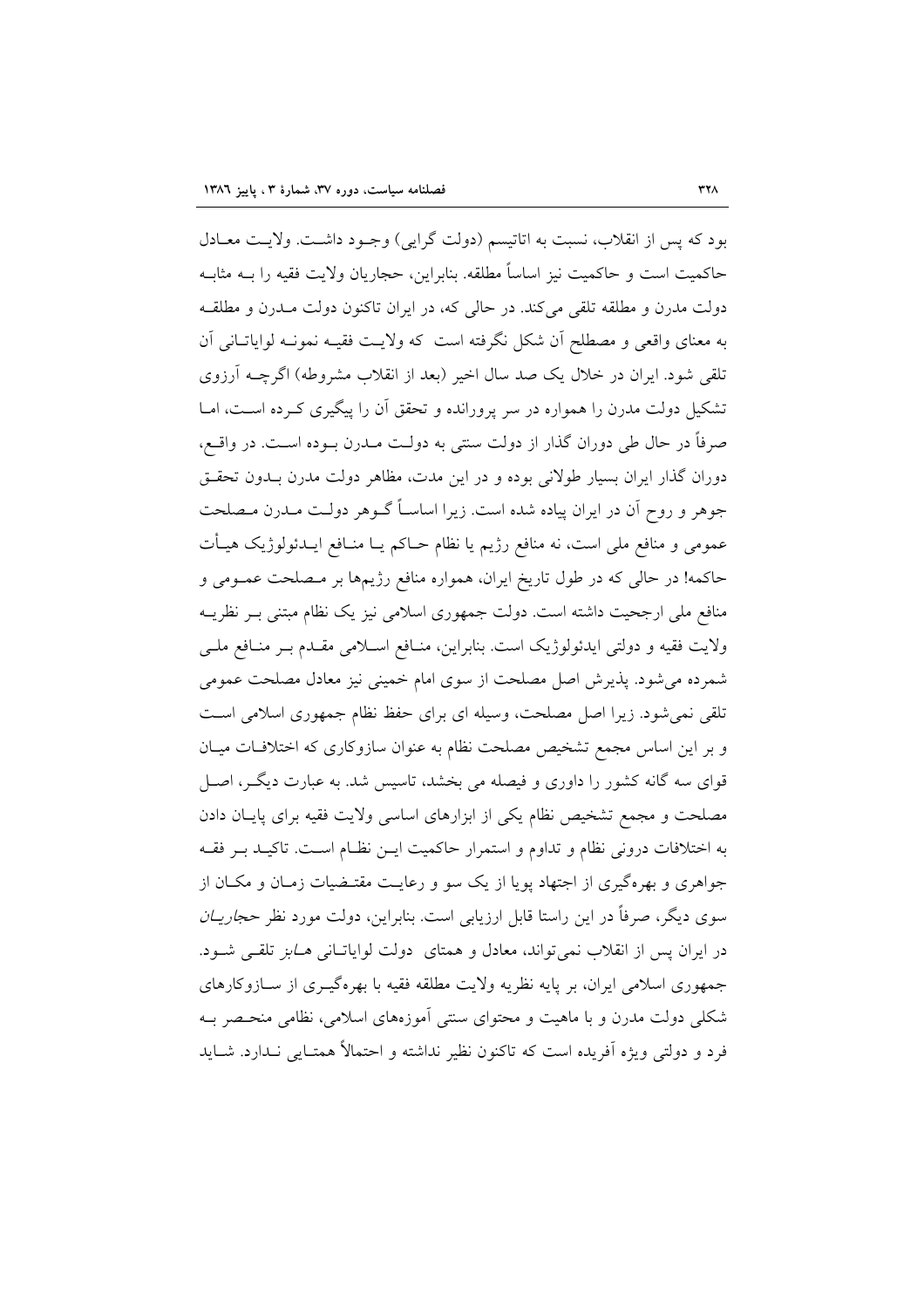حج*اریان* با تفـسیری موسـع و آزاد از اصـول قــانون اساســی، و بــا تحمیــل آرزوهــا و آرمانهای خود بر این مدل سیاسی، در صدد استنباط نتایج دلخـواه و مطلــوب خــویش است!

چگونه می توان ولی فقیه منصوب را ( که از دیدگاه سنتگرایان تالی تلو و نماینده بلاواسطه و مسبوط الید امام معصوم تلقی میشـود) بـا رئـیس دولـت مـدرن (کــه بــه اصطلاح وكيل منتخب مردم است و نماد حاكميـت ملـي و پاسـدار مـصالح عمـومي و منافع ملي مي باشد) مقايسه كرد؟ حتى با استفاده از نظريــه ولــي فقيــه انتخــابي *آيــتالله منتظری و* تفسیری که از آن ارایه می شود، نمی توان ولی فقیه و ولایت فقیه را با دولـت مدرن لواياتاني مقايسه كرد. زيرا همين ولي فقيه انتخابي نيـز بايـد واجـد ويژگـيهـاي منحصر به فردی باشد که تنها در افراد معدودی به ودیعه نهاده شـده اسـت و بنـابراین، دایره انتخاب خبرگان بسیار محدود میشود. ضمن أن که ایــن انتخــاب بایــد در دایــره نخبگان روحانی و فقهای واجد شرایط صورت گیرد و مـردم نقـش مـستقیمی در ایـن فرایند نخواهند داشت و صرفاً از تصمیمگیـریهـای نخبگـان دسـتگاه فقاهـت پیـروی خواهند کړ د.

درست است که عنصر مصلحت عمومی نقش مهمی در فرایند تبـدیل دسـتگاه فقـه قدسی به فقه عرفی دارد، اما این نقش منوط به ارجحیت مصلحت عمـومی بـر مـصالح دیگر است. دولت مدرن دایر مدار مصالح عمومی و منافع ملی است. امـا بنـای مجمـع تشخيص مصلحت نظام دليلي بر ارجحيت مـصلحت عمـومي و اولويـت منـافع ملـي نيست. در واقع، مصالح نظـام همــواره بــر مــصالح عمــومي، حــق و فــضل تقــدم دارد. بنابراين، انديشه سياسي دولت مدرن را نمي توان از نظريه ولايت مطلقه فقيـه اسـتنتاج کرد و این نظریه حتماً در عرفی شدن دین در سـیهر سیاسـت ایفـای نقـش نمـی کنـد. چهبسا به عنوان عامل بازدارنده عمل نماید و فرایند سنت گرایی را بـه ویــژه در حــوزه اندیشه تقویت نماید. به نظر می رسد، حجاریان با تفسیری موسع از قـانون اساسـی از یکسو، و احساس نیاز به بهرهگیری از تمام امکانات و کلیه ظرفیتهای موجود و قابل استفاده در قانون اساسی از سوی دیگر، در صدد ارایه تصویر و ماهیتی استحاله شـده و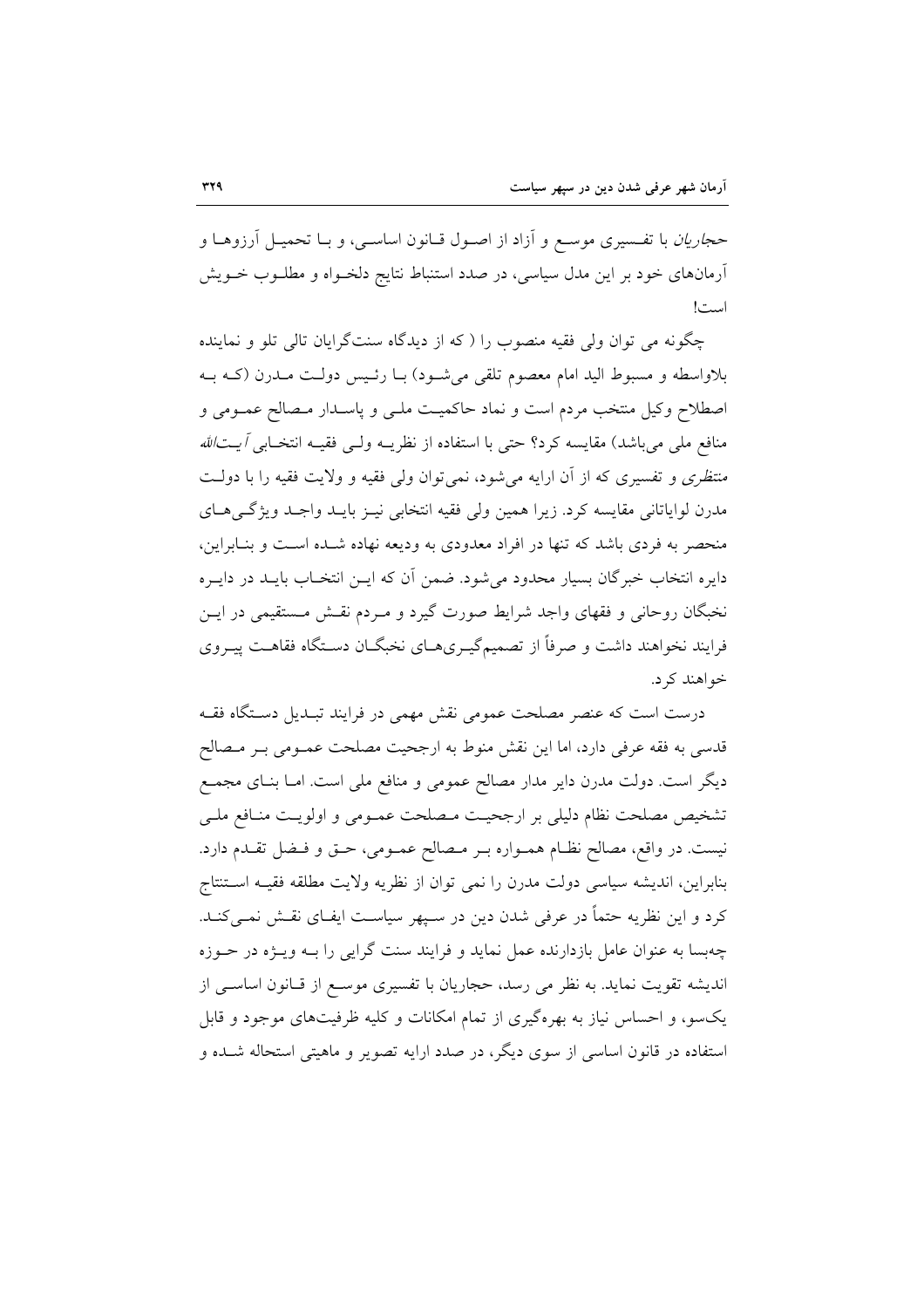غیرواقعی از نظام جمهوری اسلامی ایران و نظریه ولایت فقیه است. بـه عبـارت بهتـر، آرزوی تغییر ماهیت نظام جمهوری اسلامی در این تحلیلهای آزادانــه ــ کــه مبتنــی بــر هیچ مبانی فکری و بنیاد فلسفی محکمی نیست \_نهفته است. غافل از این که با تفـسیر و تحليل، هيچ واقعيتي تغيير نمي كند. ايشان تعبير و تفسيري كــاملاً متفــاوت از مفهــوم ولايت فقيه، نظريه ولايت مطلقه فقيه و نهاد وساختار ولايت فقيه در ايران ارايه مي دهد که با واقعیتهای موجود سازگاری ندارد. واقعیت را باید در شرایط سیاسی، اجتمـاعی و فرهنگی کشور جستوجو کرد و از تحلیل های انتزاعی خودداری نمـود. بـر اسـاس اصول قانون اساسی، ولایت مطلقه فقیـه دارای اختیـارات و مـسئولیتهـای بـی شـمار غیرقابل انکاری است که با تفسیرهای تقلیل گرایانه حجاریان کاهش نمبی پابـد. جامعــه سیاسی و فرهنگ سیاسی و نظام سیاسی حاکم بر کشور نیـز از تفـاوتهـای بنیـادین و أشكاري با أن چه *حجاريــان* تــصور مــي5نــد برخــوردار اســت. اســب ســفيد رويــا و خیالپردازی انسان را از واقعیتها دور میکنند و تا این واقعیتها بـه درستی درک نشوند، نمي توان به تحليل ملموس آنها كمر همت بست.

### ۵. جمع بندی و نتیجه گیری

اندیشهٔ سیاسی و اجتماعی *حجاریان* تاثیر نظری و ییامدهای عملی مهمی در حـوزه جامعـهشناســي سياســي و مــسايل توســعه ايــران دهــهٔ اخيــر داشــته اسـت. زيــرا وي سیاستمداری انرژیک، تحلیل گری پراتیک و نظریهپردازی آکادمیک به شمار مــی رود و عرصههای عملی و اجرایی و سپهر نظری و اندیشه سیاسی ایران را تجربه کرده و أثــار مهم و ژرفی در این حوزهها بر جا نهاده است. به گونه ای کـه پـس از دوم خـرداد بــه عنوان شخصیت محوری و نظریهپرداز گفتمان اصلاحطلبی در دهه سوم انقلاب مشهور گشت. البته آثار وی در این عرصه مـدیون و مرهــون اسـاتید و صـاحب نظـران علــوم سیاسی است که در نزدشان به فراگیری علم و معرفت پرداخته است. او در دهــهٔ هفتـاد مقالههای تحقیقی و تحلیلیاش را در حلقه *کیان* مطرح و در ماهنامـهای بــه همــین نــام منتشر ساخت و به تحلیل و تبیین مسایل توسعه ایران از دریچـهٔ عرفـی شـدن دیــن در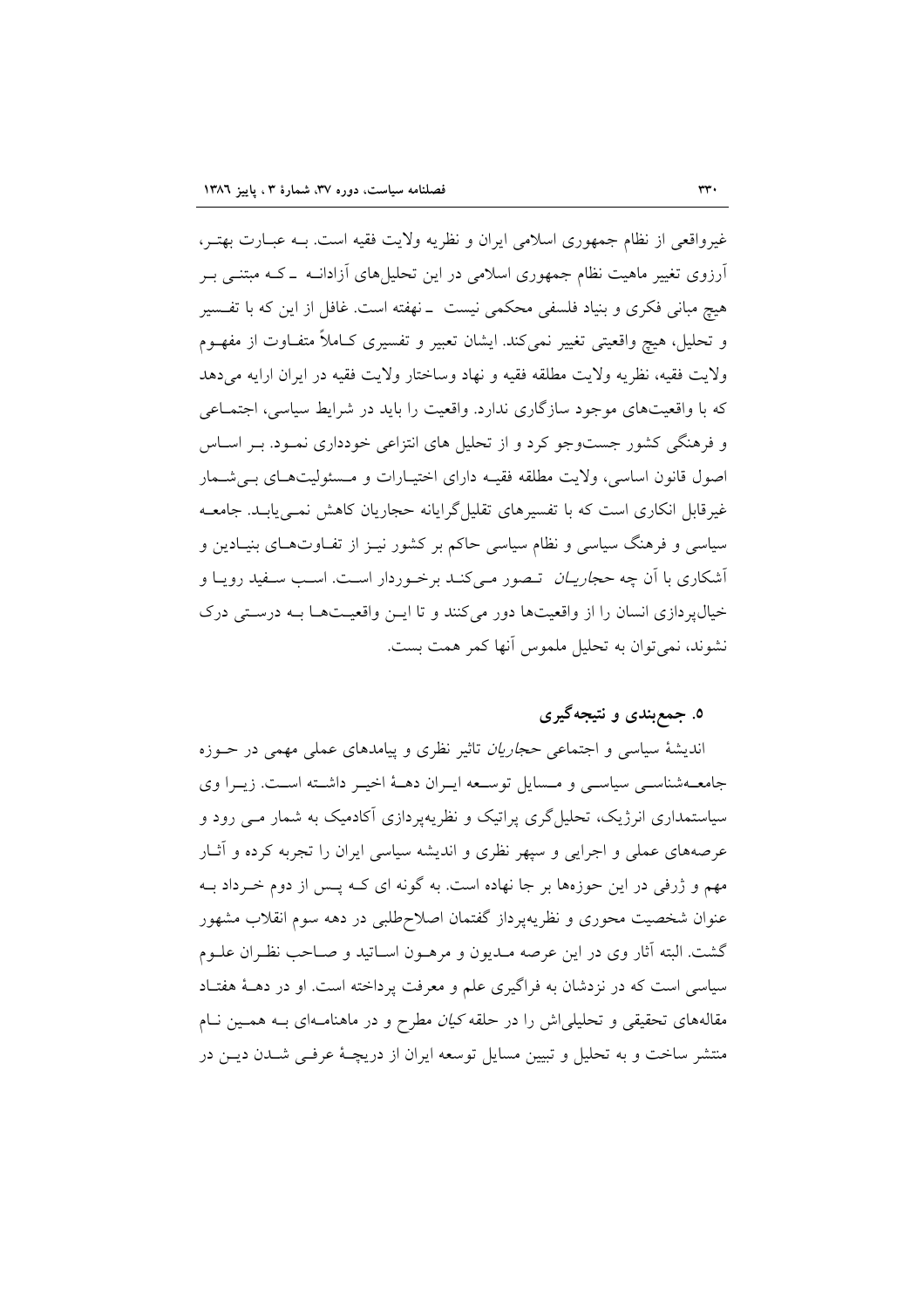سيهر سياست يرداخت و بـدين ترتيـب، در تحـول پـارادايم و اشـاعه گفتمـان جديـد اصلاح طلبی، ایفای نقش کرد. طرح اندیشههای سیاسی و اجتمـاعی حجاریــا،ن دیــدگاه سنتگرایان در مسایل توسعه ایران، به ویژه در حوزه دین و دینداری را با پرسش هـای بی شمار و بنیادینی روبهرو ساخت و چالشی بزرگ برانگیخت. این نقد با طرح خلاصه آرا و اندیشههای *حجاریان*، مفروضه های اساسی و رهیافت وی را استنتاج و معرف<sub>ی</sub> كرده و آنها را به بوته نقد نهاده است.

تقدم عمل بر اندیشه؛ فلسفه تکاملی تاریخ یا نگرش خطی به تاریخ؛ پذیرش الگوی ناب و واحد مدرنیته و تجدد؛ حتمّیت تجدد؛ برداشت تاریخی از دین؛ طبیعـی دانــستن فرايند عرفي شدن؛ تلقى أرمانشهري از عرفي شدن؛ طبيعي، ضروري و مطلوب معرفي نمودن فرایند ایدئولوژیک شدن دین به عنوان مرحلهای از عرفی شدن؛ برداشت مشابه از سنت غربی و شرقی و مقایسه فرایند عرفی شدن دین مسیح با دین اسلام از یکسو و تطبیق و تشبیه *امام خمینی با یواخیم فیورهای* از سوی دیگر که در ایــن مقایــسه، هــر دوی آنان فقیه دوران گذار تلقـی مـیشـوند؛ تـسهیل و تـسریع عرفـی شـدن دیـن در چارچوب نظریه ولایت فقیه به عنوان نمادی از دولت مـدرن لوایاتـانی؛ تکثرگرایـی و اصالت پلورالیسم؛ باور به وجود هسته عقلانی در ادیان و... از جملـه ایـن مفروضـههـا هستند که هستهٔ مرکزی اندیشههای حجاریان را میسازند. در این نقد، رهیافت نظری و اندیشههای سیاسی و اجتماعی حجاریان با رویکردی انتقـادی، پـس از شــرح، نقــد و ارزیابی گردید تا نقاط قوت و برجستگی تفکر وی از سویی، و ضعفها، کاستی هـا و نابسامانیهای آثارش از سوی دیگر، تبیین شـود. از مهمتـرین انتقـادات وارده،گـزینش شعری از اشعار حافظ برای عنوان اثر است که عرفی شدن مضمون و محتوای اصلی آن است. زیرا این عنوان نه تنها با محتوای اثر ح*جاریان هم*ـاهنگی نــدارد، بلکــه بــا اَن در تعارض است.

فقدان چارچوب نظری منسجم و متناسب در کل اثر، بهگونهای که همـه مقـالات را در زیر چتر نظری خود گیرد؛ عـدم جامعیـت موضـوع و محتـوا؛ غلبـه روش تحلیلـی نویسنده بر ساختار مقالهها و غفلت از استناد و ارجاع روشمند و کافی؛ عدم بهرهگیــری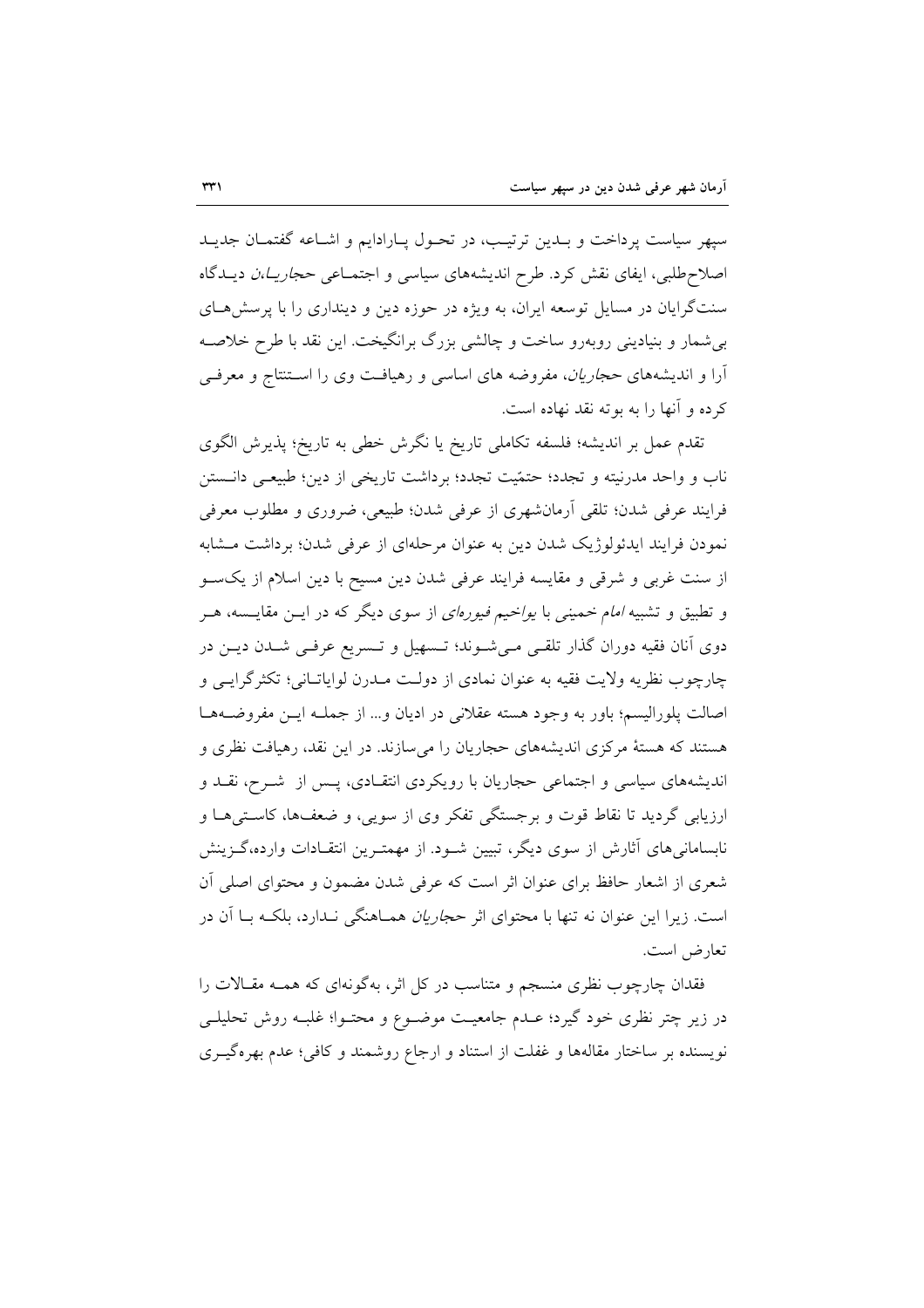از آثار و منابع موجود فارسی و انگلیسی بهگونهای کـه کفایـت منـابع را تـأمین نمایـد؛ فقدان نوآوری بنیادین؛ غلبه اندیشههای ایدهآلیـستی و آرمـانگرایانــه و نادیــده گــرفتن واقعیتهای موجود کشور؛ مقایسه فرایند عرفی شدن مسیحیت و اسـلام، بـدون توجـه به شرایط تاریخی و تمایزها و تفاوتهای آن دو؛ مقایسه معالفارق در نگرش تطبیقی به دو شخصیت محوری دین مسیحیت و دین اسلام، یعنی *یواخیم فیورهای و امام خمینی*، بدون در نظر داشتن تفاوت شرایط تاریخی (زمان و مکان) و ماهیت مذهبی آنها از یک سو و ویژگی هــای متمــایز شخــصیتی ف*یــورهای و امــام خ*مینــی از ســوی دیگــر؛ تلقــی حداکثری از دین و توسعه و بسط حـوزه نفـوذ دیـن بـه منظـور دربر گیـری سـنتهـا، گفتمانها، ايدئولوژيها و آرمانشهرها، بدون توجه بـه ايــن كـه دســتكــم، گفتمــان و ايدئولوژي دو پديده كاملاً جديد و مــدرن مــي!شــند و نــسبتي بــا ديــن ندارنــد؛ ارايــه تفسیری غیرواقع از نظریه ولایت فقیه بهگونهای که نظریه شخصی وی تایید گــردد. در واقع، حجاريان براين باور است كه نظريه ولايت فقيه (در عرصه عمل و نظر) ظرفيت و استعداد لازم برای عرفی شدن دین را دارد و از این جهت، کاملاً مشابه دولت مــدرن لوایاتانی *هابز است. این موارد بخش عمدهٔ انتقاداتی است که بـر حجاریـان و افک*ـارش وارد شده است.

بهطور کلی، به نظر می رسد، حجاریان با ارایه تعبیر و تفسیری موسع و دلخواهانه و کاملاً شخصی از قانون اساسی جمهوری اسلامی ایـران، از یـک سـو درصـدد تحمیـل خواستهها و آرمانهای سیاسی و شخصی خویش بر آن است. علاوه بر آن، وی خواهان بهرهگیری از تمام استعداد و ظرفیتهای بالقوه و بالفعل قانون اساســی از ســوی دیگــر است؛ بهگونهای که در جدال سنت و مدرنیسم، موضع تجددگرایان را تقویت نمـوده و با در هم شکستن قلعه و استحکامات دفاعی سنتگرایان و البته از طریق بهـرهگیـری از نظریههای علمی و روشهای روانشناختی، آنان را به هزیمت وادارد. با این حال، ایس ايدهٔ *حجاريان* تاثير اندكي در تغيير عرصـهٔ منازعــه سـنت و تجـدد و تحـول معـادلات قدرت و صف[رایی و آرایش جبهه سنتگرایان و تجددگرایان در ایران معاصـر داشـته است.